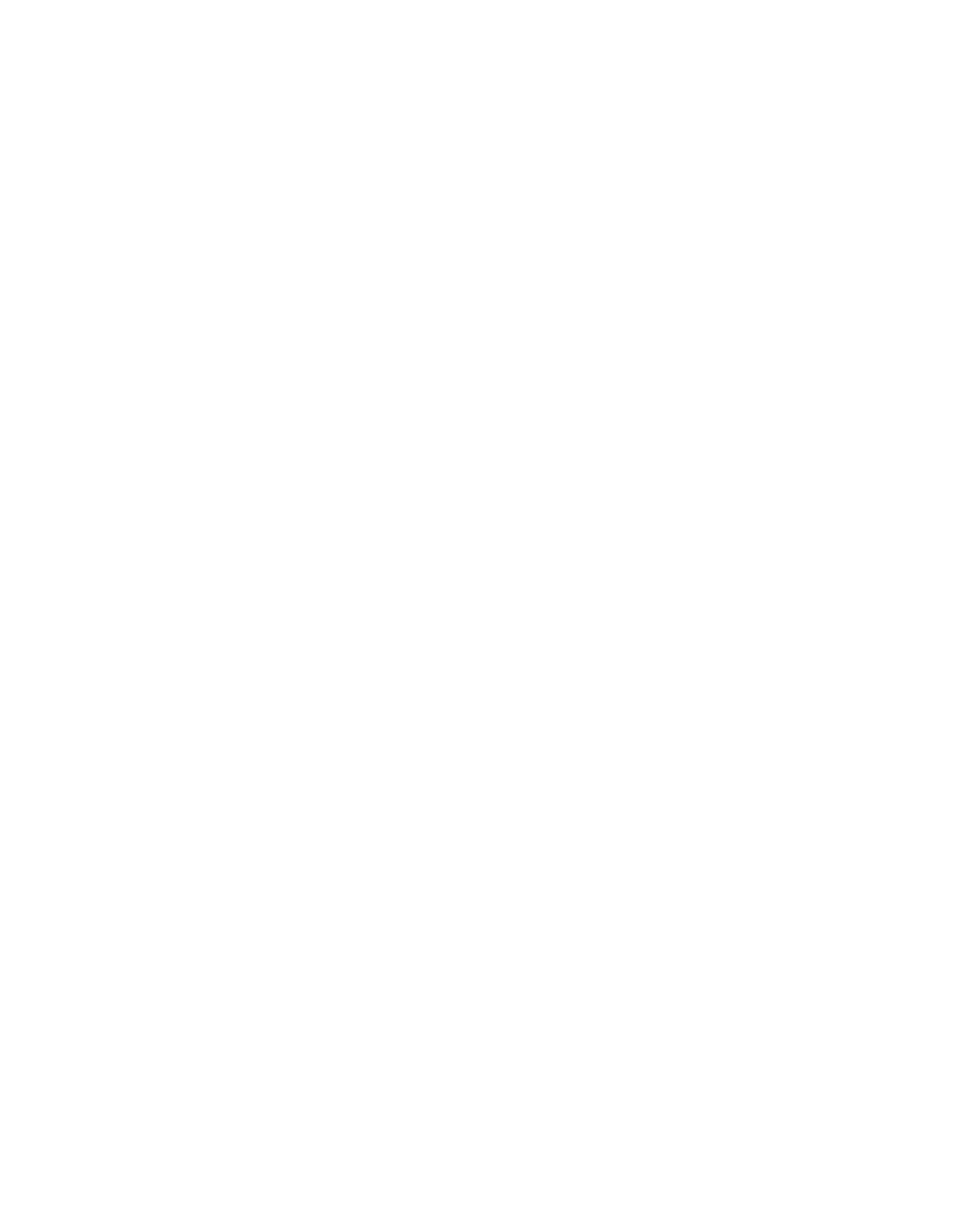## **Preface**

# $\circledast$

In *Prepared* (available from 21st Century Christian Publishers), you will learn about the amazing life of the apostle Paul, God's prepared servant. When you study the Scriptures and closely examine his life, it becomes evident that all he endured helped to prepare him for the next challenge he would face. And, looking back over his life, we see how they all worked together so he could do the work God had prepared in advance for him to do.

Through the study, you will also examine ways God is working in your life.

*How is He preparing you?*

What means is He using to grow and mature your faith—helping you to become a Christ-like masterpiece?

*And what work has He prepared for you?*

That awareness can potentially point to a purpose behind everything you experience. Those experiences may be readying you to do the work God has prepared for you.

It can all be used by God—to bring glory to God . . . and a blessing to others.

While the way may be hard, the preparing is certain.

And who doesn't want the confidence that comes in feeling prepared?

God is in the preparing business. He is preparing you . . . because He has something prepared for you—that you might walk in His prepared way.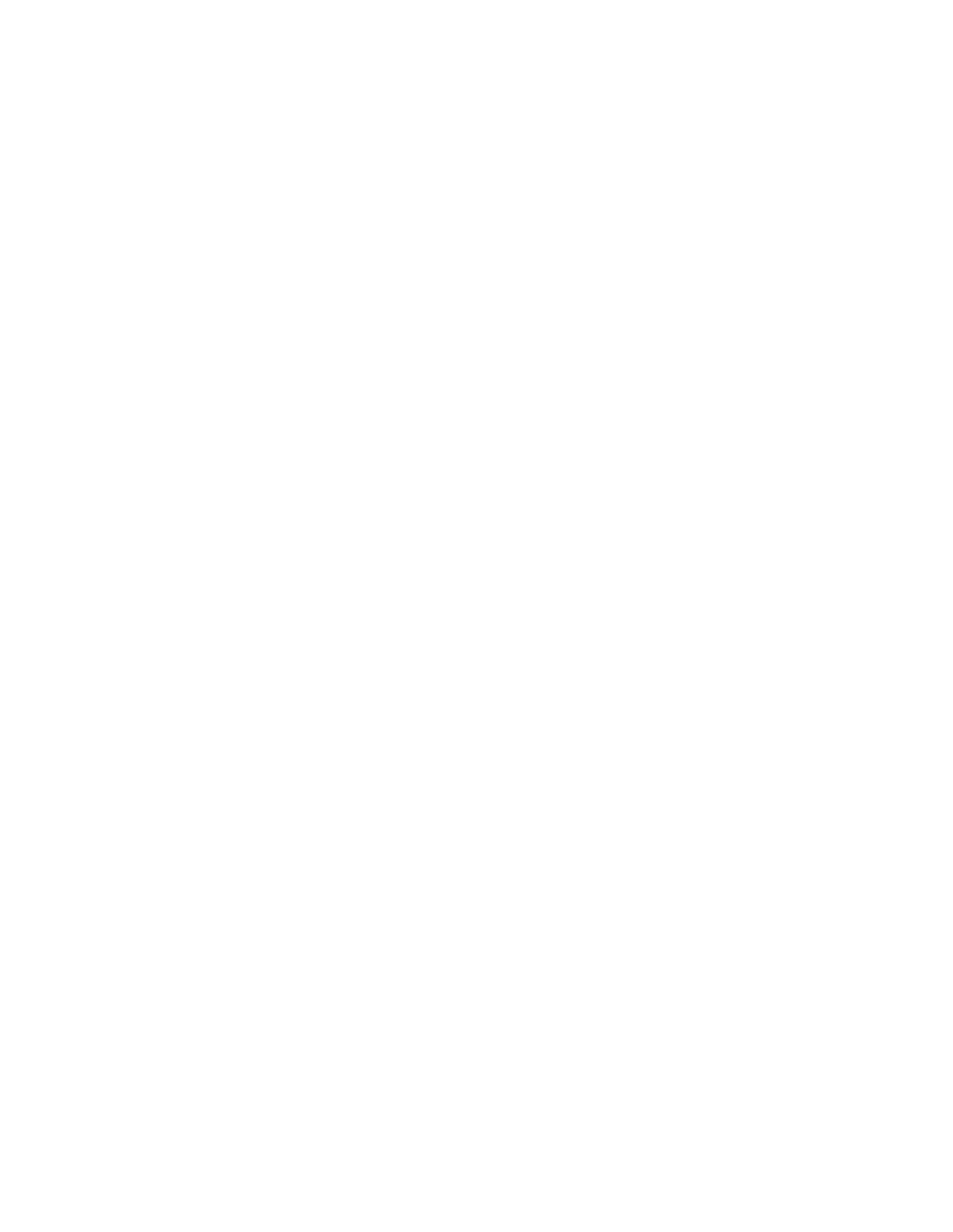# **God's Preparing Hand**

When he made the statement, he was speaking from first-hand experience. He personally knew it as factual truth—to the very core of his being.

From the confines of his house arrest in Rome, Paul could look across the landscape of his life and see the hand of God at work . . . preparing him.

So, guided by the Holy Spirit, Paul penned the most precise words of our faith when he wrote, "We are [God's] workmanship, created in Christ Jesus for good works, which God prepared beforehand, that we should walk in them" (Eph 2:10 ESV).

Paul endured much: seclusion, starvation, shipwrecks, and stonings. He knew extreme hardship, persecution, imprisonment, and rejection (see 2 Cor 11:23-33). His autobiography, housed in 2 Corinthians 11-13, culminates in his charge to "test yourselves" (2 Cor 13:5).

And when you do?

You will find you are, indeed, prepared for whatever circumstance God has allowed.

Know why?

The answer to that question is also contained in 2 Corinthians 13:5: "**Christ is in you**."

Paul knew the source of his sufficiency (2 Cor 3:5-6).

*Do you?*

All Paul suffered had purpose—preparing purpose. Each trial he endured prepared him for the next one. Each blow made progress in chiseling away God's masterpiece.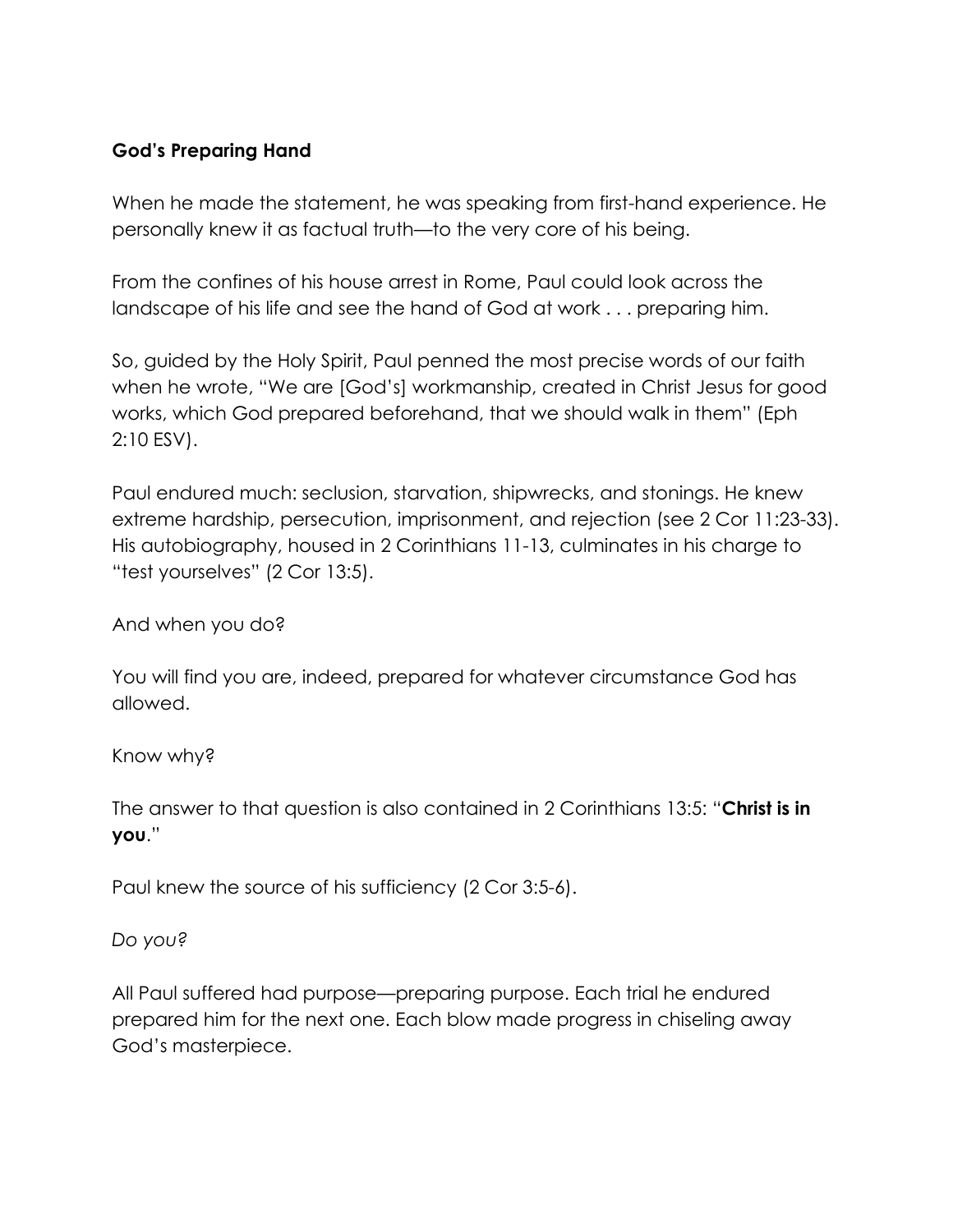A sculptor was once quoted as saying, "I just chipped away everything that didn't look like my subject." God knows what you are to look like. And He will masterfully chip away everything blocking His unique masterpiece.

It is a lifelong process of sanctification which requires trust . . . until the work is finished.

Through life's circumstances God is preparing you—creating a masterpiece in Christ. But that is only the first half of the Ephesians 2:10 equation. God is preparing you for what He has prepared *for* you.

The other half of this truth of His preparation is so that you can do what He has placed before you to do.

God does a good work in us, to do a good work *through* us.

God wanted Paul to understand the profound truth of Ephesians 2:10. And He wants every Jesus-follower to realize it as well—for it states both the divine work and divine purpose for those in Christ. It unveils God's preparing hand. And that has power to make a mountain of a difference in the life of the believer.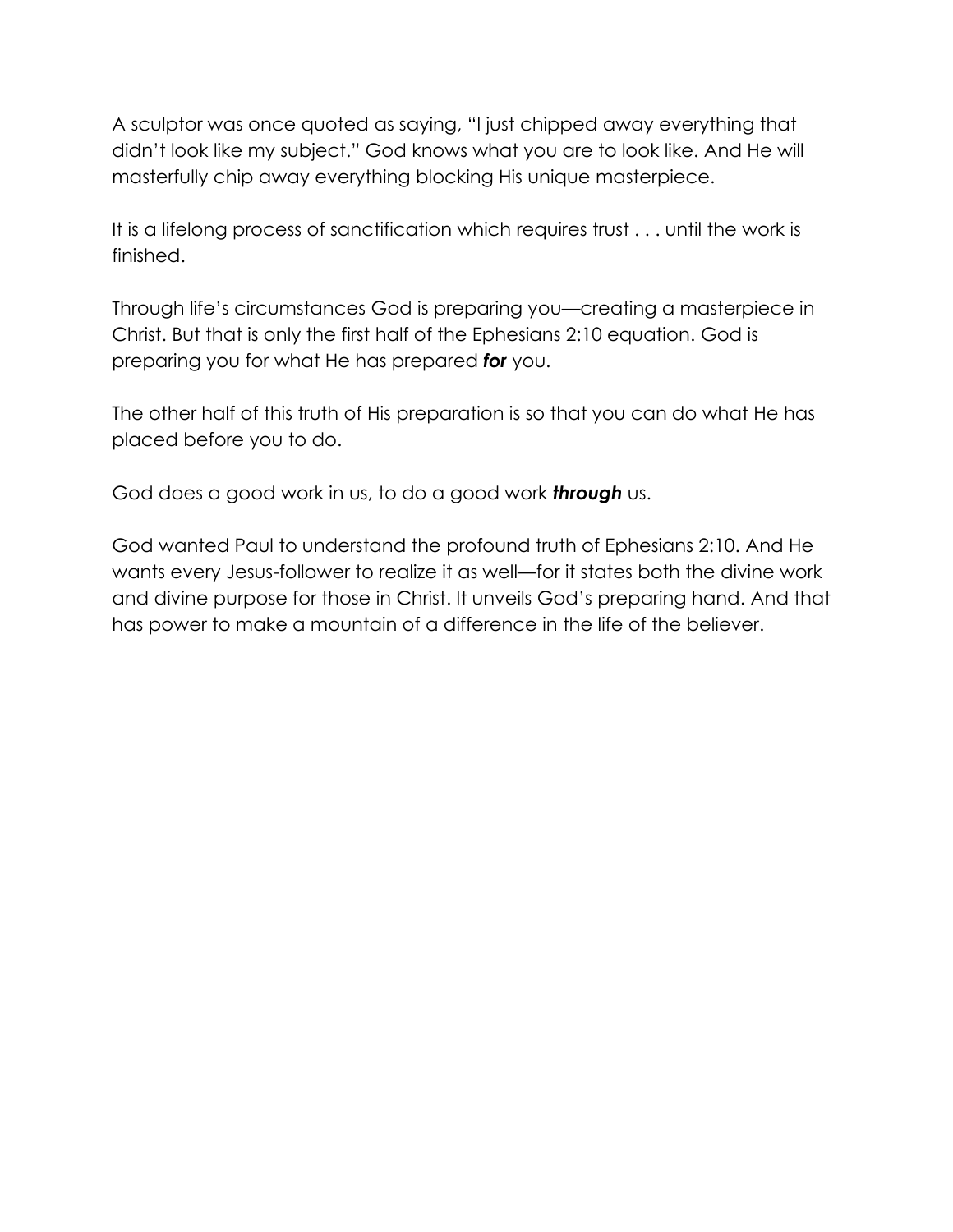## **The Essence of Preparedness**

Since the adage about laying a firm foundation before you build has been proven true, we'll begin with the basics of the concept of *Prepared*.

Week One of the study establishes the essence of *Prepared* by looking into the foundational elements of our faith. It's a way to begin at the beginning.

It is important to first understand:

- Who prepares us-God.
- How He prepares us—in Christ.
- Why we're prepared—Ephesians 2:22.

Also in Week One, Saul made his grand entrance as our primary model of all things prepared. It is his life the study follows, in order to see the precepts of our faith lived out.

When you look at the life of Saul before conversion, it becomes clear that everything he experienced prepared him for the work he was called to do. His education and training, even his ethnicity and his citizenship, were all elements used by God.

God had something prepared for Paul. But Paul needed some preparing by God first.

When you look at the course Paul's life took after conversion, there are noticeable ways and means God used to accomplish just that.

It was 11 years before Paul would be ready to take his first missionary journey—the prepared work for which God had been preparing him.

So don't lose heart, dear Christian. If it seems like you've been waiting and working a long time, it may be God's preparing ground. Allow Him to do His work in you—so you'll be ready when the time comes.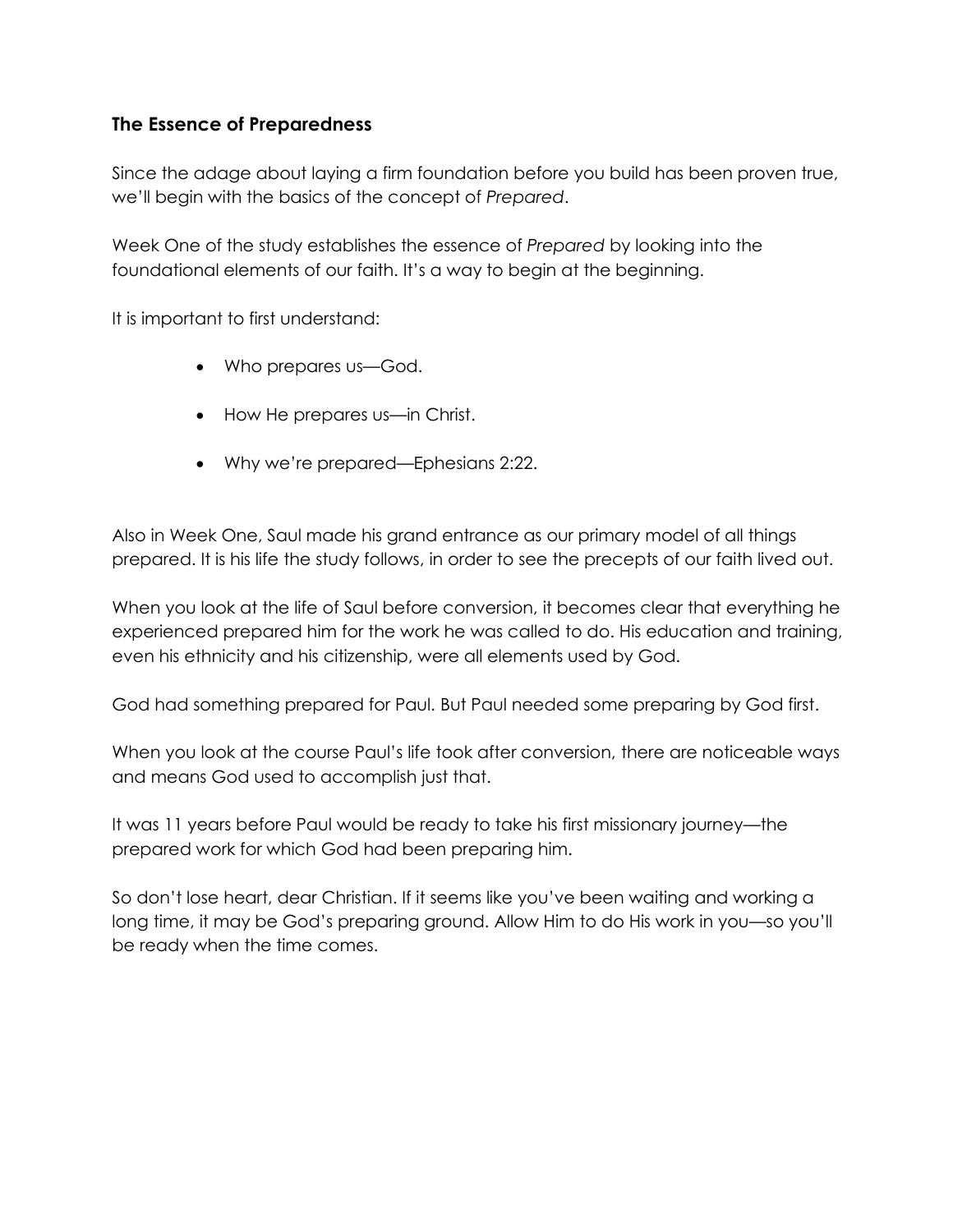## **Two bits of good news that really should make your day**

You can read something and feel pretty good afterward. And then there are things you can read that make you feel ridiculously exultant!

Because there's good news. There's really good news. There's great news. And then there's over-the-top, extraordinarily fantastic news.

However, I fear there are people who don't view the Bible that way. I think some shy away from it because they think the Bible is intended to impose guilt. It's true that there are passages that can make us feel bad—because they cut deep with conviction. But there's no doubt about it, the Bible **assumes** guilt. The Bible does not exist to provide condemnation for being a sinner; rather, a solution for us as one. It reveals a remedy for all of us rebels . . . a merciful pardon for each of us lawbreakers.

The Bible shows the way God has made available to restore a relationship with a Holy God—so that we can be used by Him. More than revealing shame, the Bible is meant to reveal salvation.

Even contending with those difficult passages, I can't imagine missing out on the grace and glory.

And Ephesians 2:1-10 is all glory and grace!

In fact, I call it my *Hallelujah Chorus*—because every time I that passage I shout "Hallelujah!" afterward.

Ephesians 2:1-10 is the before-and-after account of every Christian. And I do mean **every**! Before any personal sin of your very own, it states what we **all** once were.

There are certain things I once was, but there are things we **all** once were.

There is great encouragement in that, isn't there? More importantly, there is commonality in that—commonality that should breed unity . . . *and shared empathy!*

"Once-was" is the great equalizer—making it the great unifier.

We can't look at the person sitting next to us and say they were *once in darkness and dead in their sins.* No! Because the very same thing can be said of us. Of me.

So, let me ask you: Are *you* a once-was?

Are you the *only* once-was?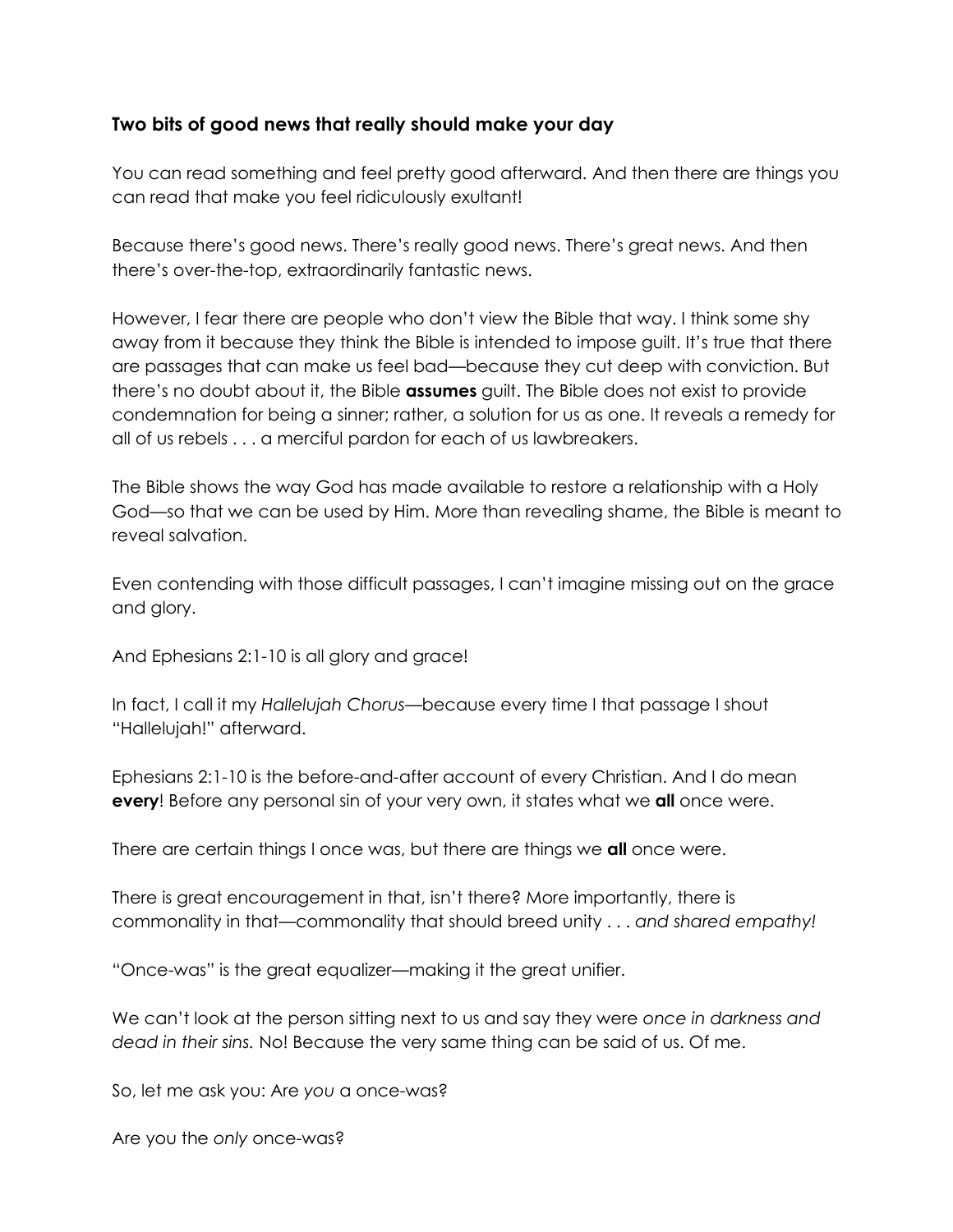No! We are all a *once-was.*

Our stories share that same *once-was* paragraph.

And, for those in Christ, we also share the grace of "but God."

The "but-God" of Ephesians 2:4 culminates with the beautiful truth that God has made us a masterpiece.

Now let me ask you: *Are you a masterpiece?*

The irony is this: You can't become a masterpiece without first being a *once-was*. But the grace of God takes the raw . . . the messy . . . the broken *once-was* and recreates us, in Christ, into a masterpiece.

Be sure to note, however, that *once-was* is past tense—it's what you **were**. A masterpiece is what you **are**.

Masterpieces are meant to be noticeable. Not up on a pedestal, mind you. But certainly not veiled either. There are many things that serve as veils. Like fear, lack of confidence, sin, and contention.

So, I have three bits of really good news for you today, friend:

- The Bible is a friend. It's one of God's great gifts of grace to us.
- Verses 1 through 9 of Ephesians 2 names real blessings to help you own the masterpiece (and keep the veils in the closet).
- Reading Ephesians 2:1-10 inevitably leads to shouts of "Hallelujah"!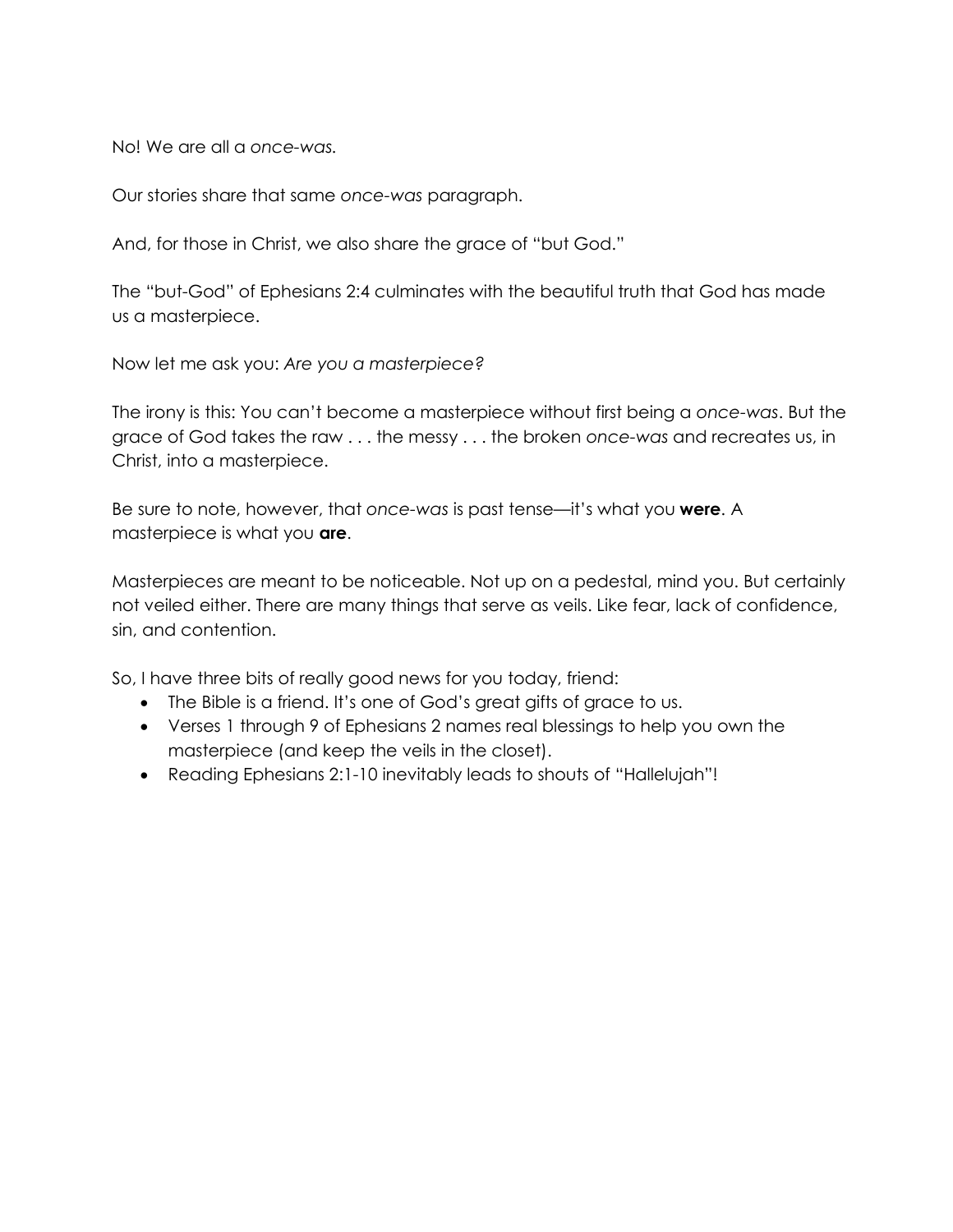## **A Thing or Two About Uncertain Times**

It was a day like any other.

He headed off to work early, having to go out of town on official business.

He neared his destination when he was suddenly cast down to the ground.

Blinding light pierced his darkness; but he needed to be kept in the dark to eventually see it.

In his waiting he wondered . . . and reasoned.

He spent three long, sightless days in foreign surroundings. And all those scriptures and benedictions memorized in his youth whirled on repeat—round and round they churned in his confused mind.

One thing he knew for certain: he was a man-on-a-mission, at the top of his game, when he was stopped cold in his tracks.

If only he could see! Then he could put the pieces of this bewildering puzzle together and change his circumstances.

When the scales finally fell from his eyes, he saw the light—and, eventually, the hand of God at work in his life.

Those senseless days—unable to see . . . *understand*—finally started to make sense.

Such was the experience of the apostle Paul, as told in Acts 9.

*Have you ever been there? Stuck in the dark? Unable to see what God was doing in your life? Waiting it out through uncertain times?*

A thing or two can be said about uncertain times. But one thing is certain: God is there . . . preparing.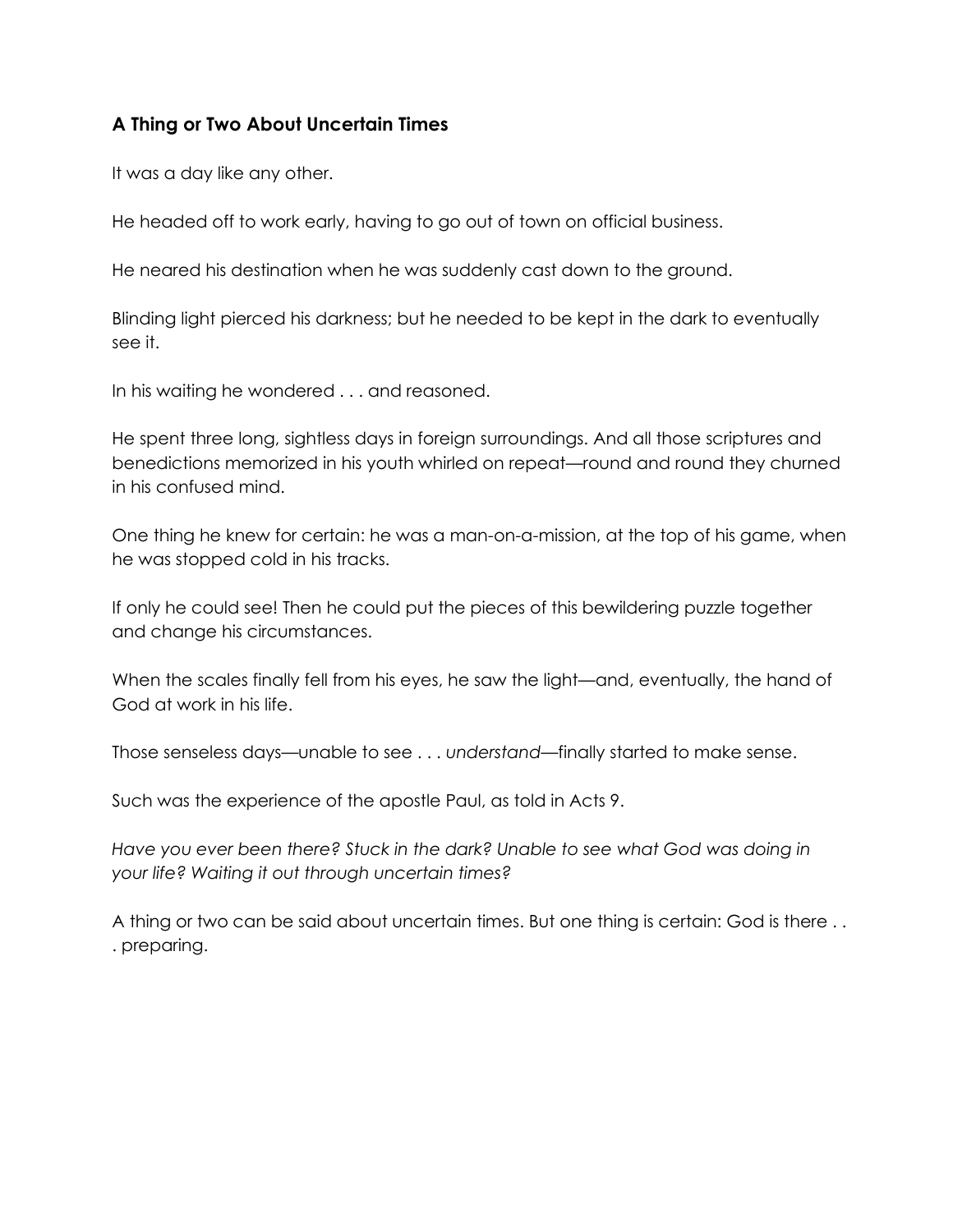#### **In your waiting and wondering, do you tend to worry?**

When my nephew, Mitchell, found himself waiting to start a new job, his wise Aunt Yvonne remarked, "Channel your worry into preparedness."

When we can't see what God is doing or why—amid bewildering circumstances—it is imperative to keep trusting . . . keep praying . . . keep seeking . . . keep renewing your mind with God's Word.

Corrie ten Boom wrote, "If you want to hear God's voice clearly and you are uncertain, then remain in His presence until He changes that uncertainty." That, dear one, is wisdom.

Paul may not have realized it at the time, but those days crouched in blindness proved to be a major turning point in his life.

Sometimes uncertain circumstances bring about a turning point. For Paul, that turning point was repentance.

Paul needed to experience a turning point—which included a stint spent in uncertain circumstances.

God prepared Paul through those uncertain circumstances—proving useful later when he would face uncertainty time and again. There would be many times when Paul would need faith to fully rely upon God when he couldn't see the way ahead.

When you can't see what God is doing—and things don't make sense—consider the possibility it's a turning point, where God is preparing you for a purpose.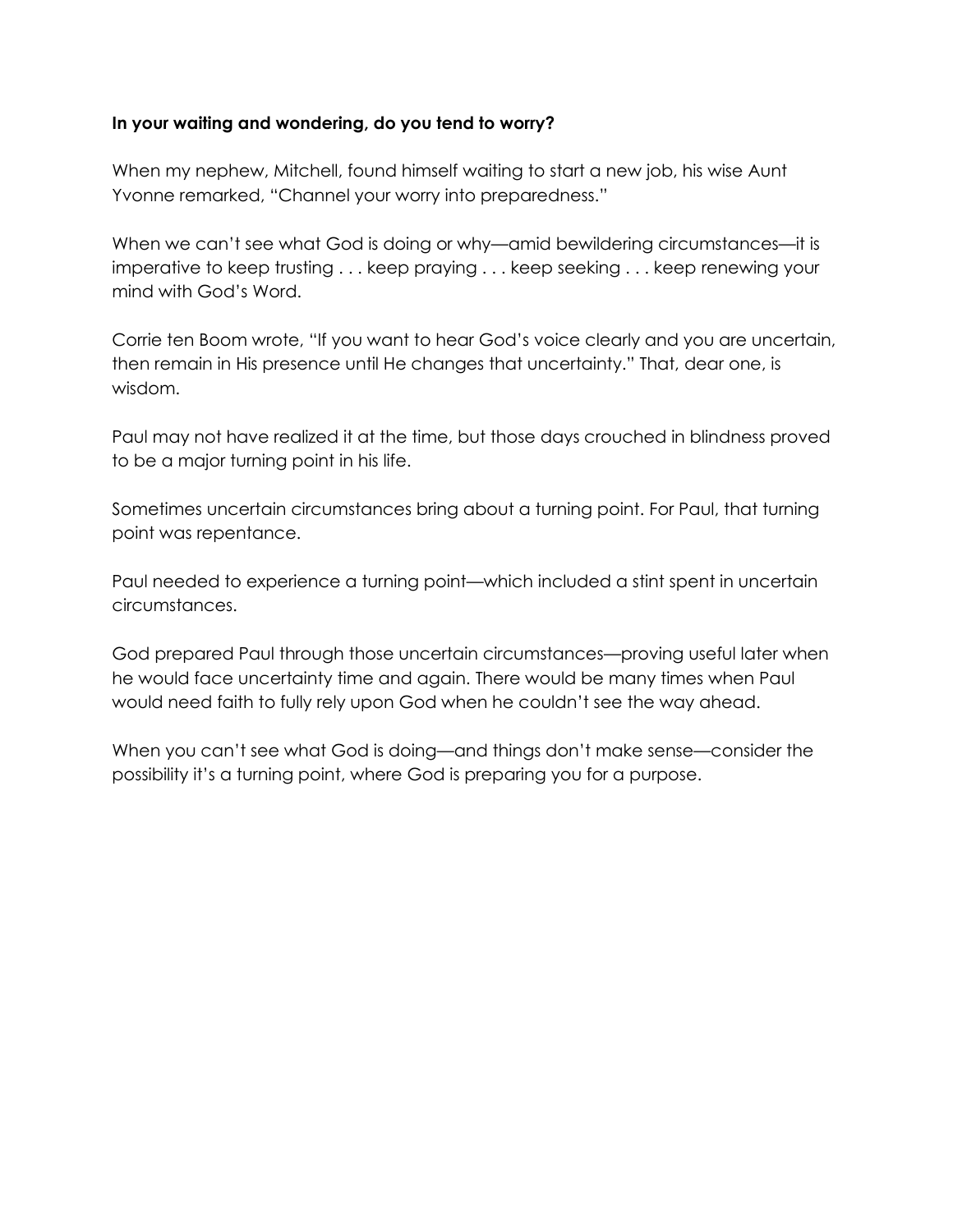In—a lot of good can come out of something that's been *in*.

You can't enjoy a cup of tea unless the leaves have been steeped *in* boiling water. A crocus bulb won't grow and bloom until it's been buried *in* dirt.

And you can't bite into a crunchy pickle until it has first been soaked *in* salty brine.

Why, look at all the "ins" Paul experienced. He was heaped *in* suffering, weakness, seclusion, and battle (mostly spiritual battles, of course). And in each experience, his faith was further prepared by God.

I'm sure you've found yourself *in* some pretty fine messes, too. I know I have! But I didn't always learn from it the first time around. So, sometimes, I found myself right back *in* the same jam. Kind of like pasta. If it's not quite done, you toss it right back into the boiling water.

Which brings Jonah to mind. While God gave Jonah opportunity to think about his choices, it took time in the belly of that big fish to bring about a change of heart. Albeit temporarily! Which proves, once prepared does not necessarily mean always prepared.

There are plenty of occasions in the Bible when the people of God glimmered in the fire (like Shadrach, Meshach, and Abednego in Daniel 3).

Consider 2 Corinthians 6:4-10…

"Rather, as servants of God we commend ourselves in every way: in great endurance; in troubles, hardships and distresses; in beatings, imprisonments and riots; in hard work, sleepless nights and hunger; in purity, understanding, patience and kindness; in the Holy Spirit and in sincere love; in truthful speech and in the power of God; with weapons of righteousness in the right hand and in the left; through glory and dishonor, bad report and good report; genuine, yet regarded as impostors; known, yet regarded as unknown; dying, and yet we live on; beaten, and yet not killed; sorrowful, yet always rejoicing; poor, yet making many rich; having nothing, and yet possessing everything."

Paul and company found themselves *in* less-than-admirable circumstances and yet they were "always rejoicing." They felt they were "possessing everything." Notice carefully: they were called "servants of God."

But wait!

**In**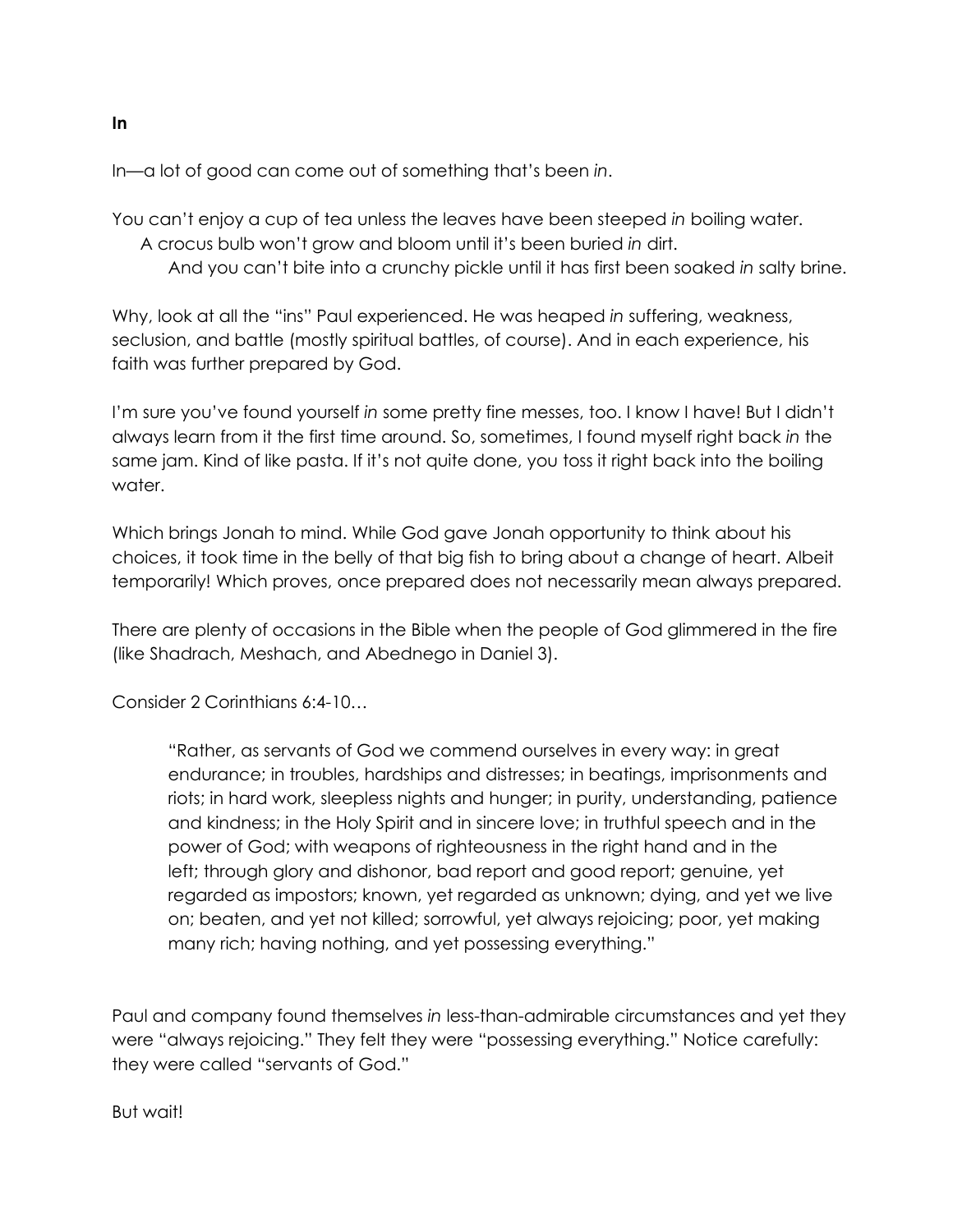Servants of God don't suffer, *right?!* Wrong! None are exempt. If the only, beloved Son of God, His Suffering Servant, was not exempt, we can claim no such exclusion.

But a faith that can attest to the fruit of suffering, as Paul (see 2 Corinthians 1:9-11) and David (see Psalm 119:71), is a faith exquisitely prepared by God *in* suffering.

The same can be said of battle.

The Christian's faith is prepared both *in* battle and *for* battle. We are prepared *in* battle by learning to depend upon God as our Shield . . . our Defender . . . our Mighty Warrior. And God prepares us *for* battle by providing all we need to fight the spiritual forces of this dark world.

You see, there is a becoming in each and every child of God in Christ.

We are becoming more like His Son. We are becoming His ready servant. We are becoming His masterpiece.

There is no doubt that, because of this sin-broken world, bad things happen to decent folks. But God can use suffering as an instrument for our becoming. And He can, and does, redeem it for good.

Hold, in confident faith, to the truth that whatever circumstances you find yourself *in*, dear one, God is *in* it with you.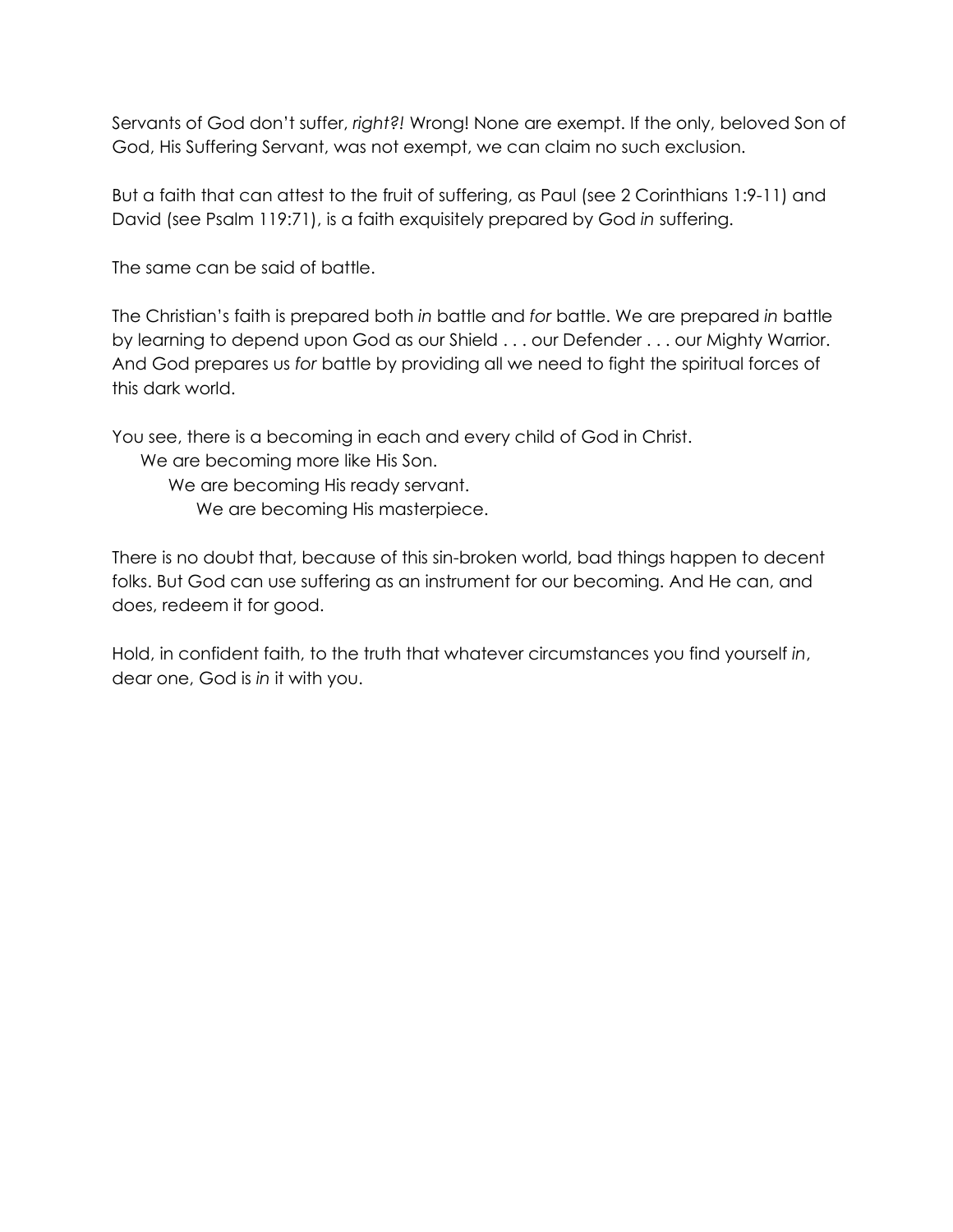## **The Mark of Aspiration**

Many and varied are the life aspirations of man.

Some revolve around love or money . . . or both.

Some are achievement-driven (like, fame).

Some are career-based.

But many are based upon experiences (like, travel to exotic places).

Aspirations are essential to living a focused life. They provide direction. They provide purpose. They are often goal oriented.

Parents often have a definite idea of what their children's aspirations should be. (Our Heavenly Father included.)

Sometimes, early on, parents decide what they want their children to become. What's not found at the top of a mother's list, however, is that of servant.

While it may rank at the bottom of the culture's list, it is, in fact, a high and lofty ideal.

The beauty is that being a servant is always ideal. Because it is always others-focused. And it fits every arena (whether the family arena, work arena, or social arena). It nicely compliments all other ambitions and desires. It's timeless. It doesn't require any special education or skill set. And it meets you right where you are, wherever you are.

You see, you can be a servant among other things, because it is as much an attitude as it is an action.

And that attitude is humility.

My YiaYia was very much the servant. She loved her family well. And the older I get, the more I admire her for all the sacrificial ways she served her family.

When I was younger, I adopted society's feminist mentality. It was the era of Gloria Steinem, Ms Magazine, and bra burning protests. Many women of my generation determined to redefine the roles of women. And so, I set my sights on a professional career to overcome the archaic stereotypes for women.

It was all about me!

Subsequently, I have spent even more of my life trying to reverse that mindset.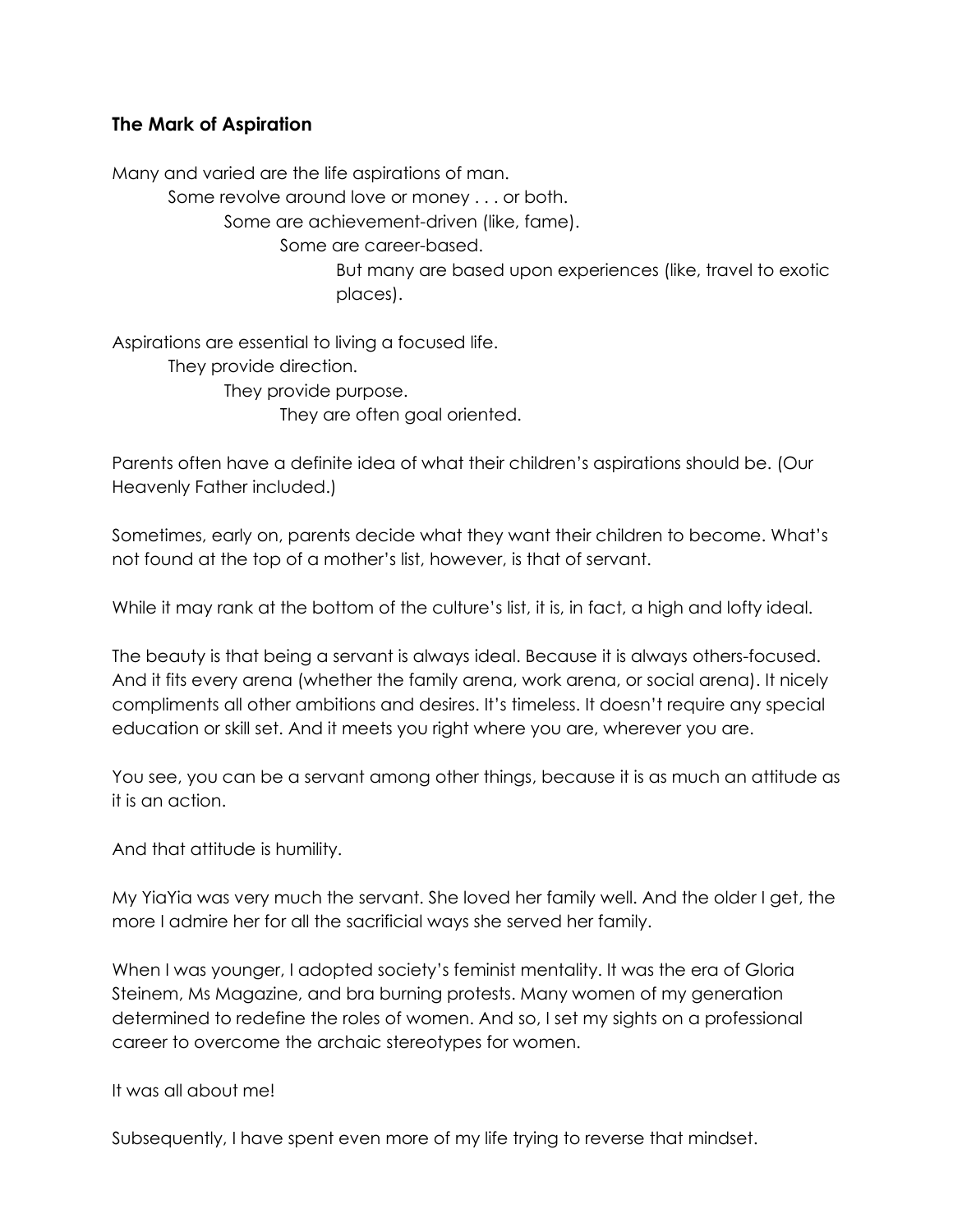Scripture clearly reveals God's heart in the matter. God desires for us to become like His Son—as one who serves.

Week Six of *Prepared* focuses on the fact that God prepares us *for* something. (Several somethings, actually.) One of them is to serve others.

Servanthood has no aspirational equal.

We learn from Paul's pen that he became a servant of the gospel by the grace of God and the working of His power (Ephesians 3:7). It is the same for us.

He also teaches that we are not to serve reluctantly or half-heartedly. Rather, we are to "serve wholeheartedly, as if [we are] serving the Lord" (Ephesians 6:7).

Paul's zeal in serving the Lord was unquestionable. As he served the Gentiles, he served the Lord. And vice versa.

God prepares His people for purpose. And being a servant is life's ultimate purpose. One which deserves our highest esteem. As does the Christ, who set the mark.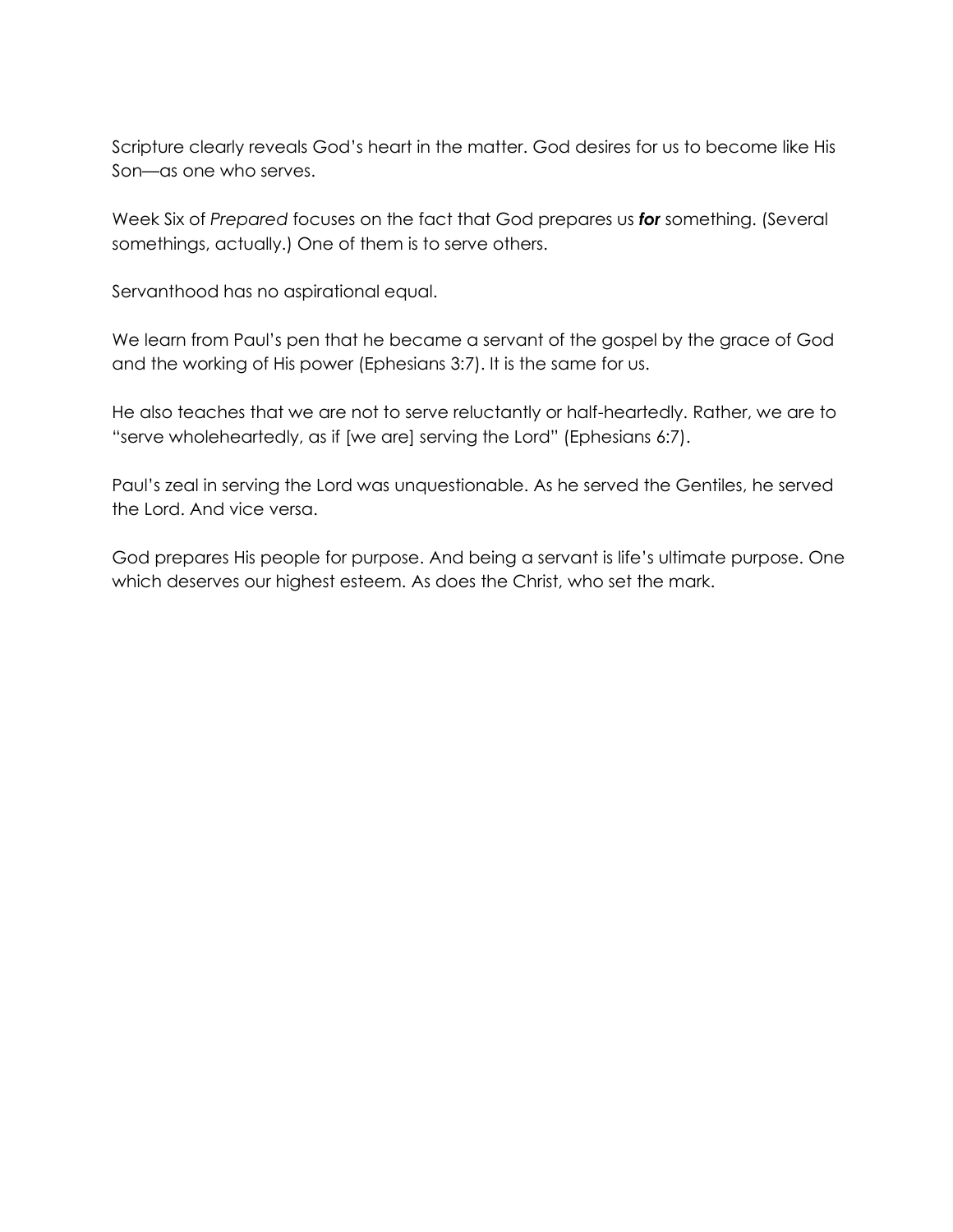## **Works—there's so much more than meets the eye**

I'm not always cooperative.

I was even less so when I was younger.

When I was feelin' the love from my family, I'd do just about any chore . . . without being asked, even.

But if I felt offended, under-appreciated, or over-looked, they dared not expect one thing out of me! (Except a bad attitude, of course.) I would get all rebellious and conduct my own sit-down strike.

Come to find out, those works I were to do amounted to much more than met the eye. Even though, at times, I felt it was busy-work that hardly mattered.

My mindset was antithesis to what God expects from members of His family.

He wants us to be like the Thessalonians Paul commended.

"We remember before our God and Father your work produced by faith, your labor prompted by love, and your endurance inspired by hope in our Lord Jesus Christ." (1Thessalonians 1:3)

The faith of the Thessalonians expressed itself in works. Because of their faith in Jesus, even in difficult times, they served God. They didn't labor in the Lord only when they had that warm, fuzzy feeling. No! Their works were done in repentance, faith, love, and hope.

Questions about works have always been great in number. Many of those questions are explored in Week Seven of *Prepared*. Because there is so much more to works than meets the eye.

One of the more personal questions is *what*. What am I to do?

I know what it's like to come into a group at church who are busy serving but you're just not sure where to start or what to do. You feel like a fifth wheel! But if you just jump in with willing hands, you'll soon feel connected and part of the team. The more you offer to help in various ways, the sooner you will discover your gifts, interests, and passion, even.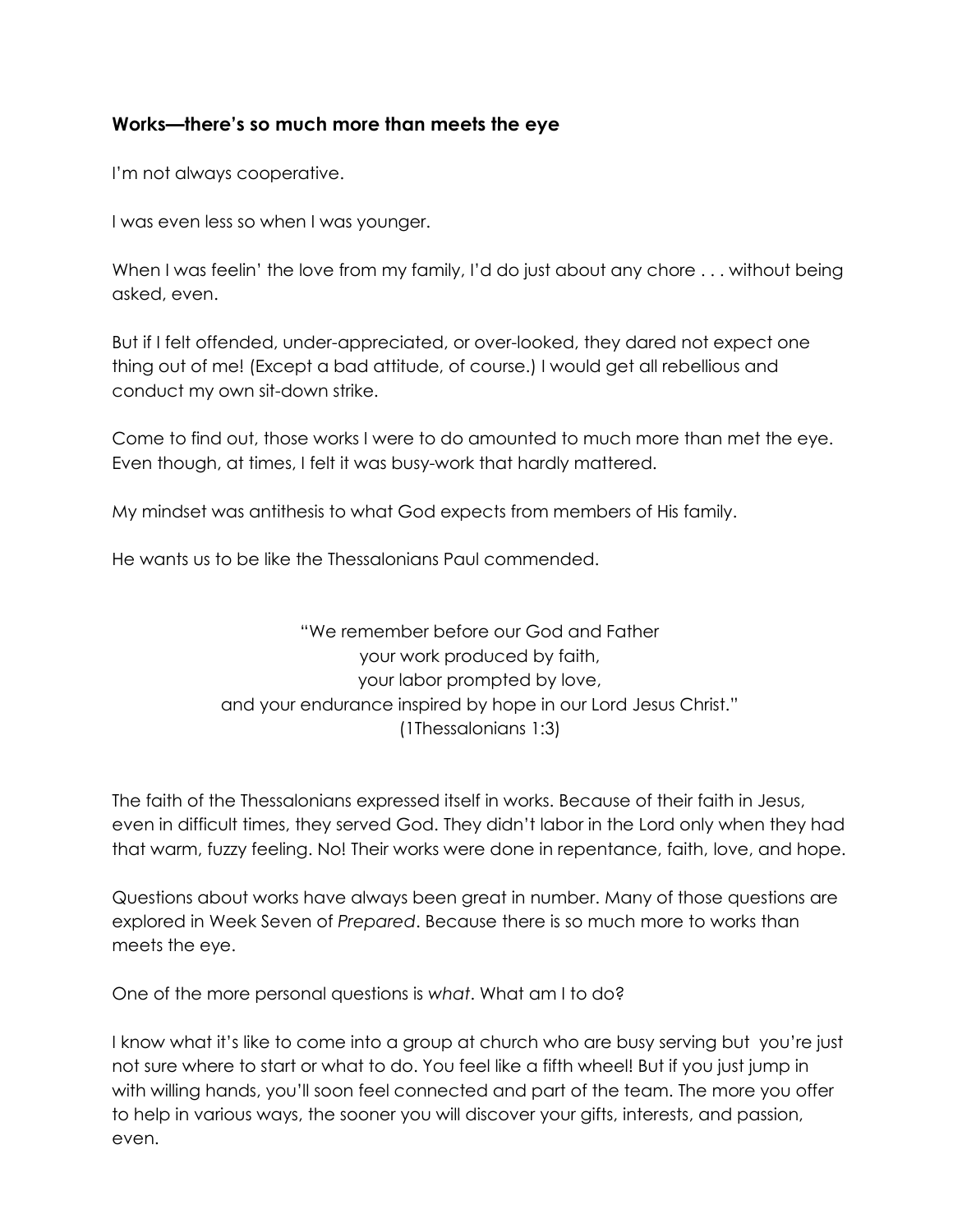There is great joy and satisfaction that comes from serving. Because in serving you come to realize that you're part of the kingdom. There is a place where you belong and are needed.

Every member has a valuable contribution to make.

The grace of God, in Christ, saved us. And the grace of God made us family and gave each of us a work to do.

It's not just busy-work. It matters.

It doesn't have to be a grand feat—showy, or extra-ordinary. It's more personal than that. Often, it's just between you and God—and that makes it rather significant.

If you're stuck, start with prayer. Reach out to someone at church. No doubt, God has something just for you.

You can count on Him to prepare . . . and provide—in more ways than meets the eye.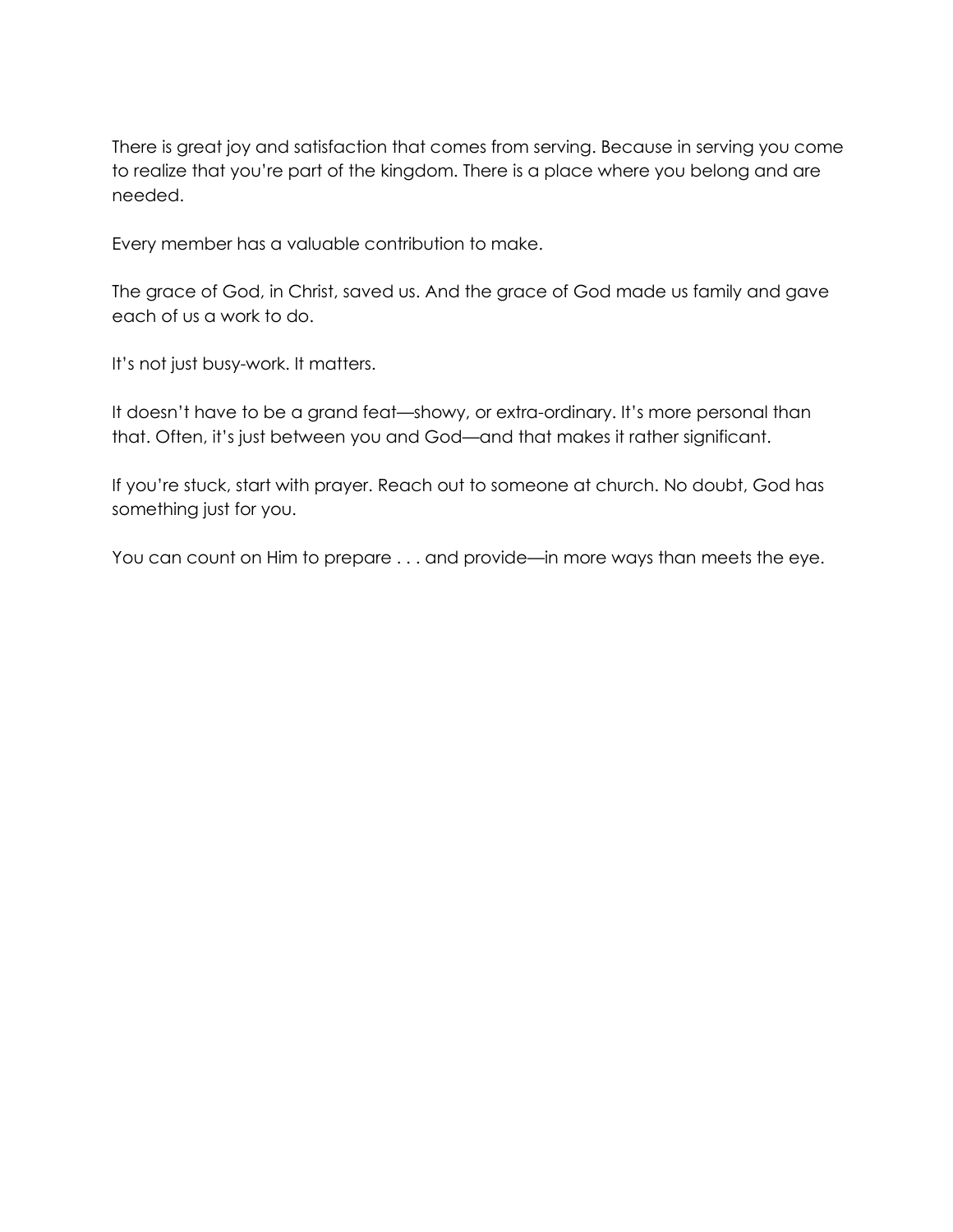## **Prepared to Hope**

God gave the soul of man what it needed most . . . from the very first moment it needed it—hope.

He gave it by way of promise.

He gave it by way of His infallible Word.

And with each promise, man could look forward—with confidence in God as their hope, as well as the Source of all things hoped for.

Through the ages, God fulfilled promises along the way, while lending further assurance that what they waited for was yet unrealized—keeping hope's fire burning.

God further rewarded hope with the coming of His Messiah—bringing deliverance, redemption, forgiveness, and eternal salvation, all as promised.

And He anchored hope with the Resurrection.

So, our hope—alive and sure—in the things promised and yet to come has no reason to flinch nor flounder.

No! God has prepared and accomplished many great and wondrous things to keep hope from wavering. For it is a hope that's been proven and found true.

And not just in the twinkling gleam of bright, carefree days. But in fires and tempests, dungeons and prisons . . . and crosses. It has caused the human soul to soar—while in the pit, the cave, the valley, the ash heap.

In homes, schools, courtrooms, hospitals, and gravesides we can hope.

In the state of this world, in a state of ruin and brokenness, in the face of a daunting task, in fierce opposition—though weary and burdened—you *can* hope!

You can hope beyond your current circumstance . . . to get you *through* your current circumstance.

Hope is greater than your trial . . . to carry you *through* your trial.

Because our hope is not in a something, that's fallible . . . but a Someone.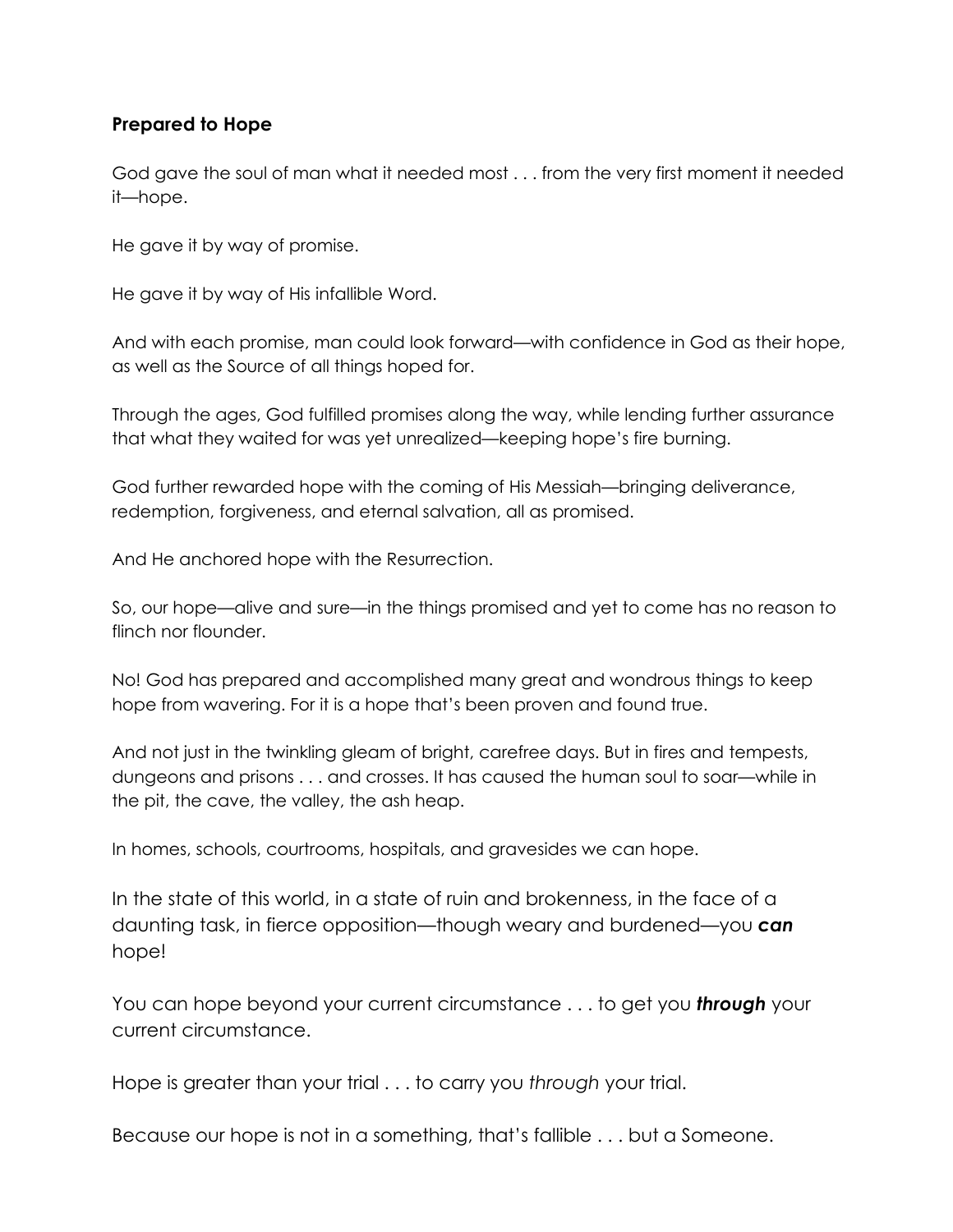Our hope is in Jesus.

It's not something conjured up inside of man when he feels like it.

It's not even named as a Fruit of the Spirit.

A sure hope comes from God alone and steadily flows from all that He has accomplished in preparing the Way for us. It's a hope hard-won by our Victorious Lord making the soul triumphant. For we hope beyond this life.

Think for a moment about the hope captive Israel had. Through the prophets, God gave them promise of restoration. The anticipation they had in God's fulfillment of those promises carried the children of God through their **years** of exile. Their hope gave them strength to endure oppression and captivity in a land not their own. They had a hope . . . even in the midst of devastation.

Think about it. They lost it all! But God didn't forsake them . . . or give up on His promises. And they didn't give up on Him! They clung to God, in hope.

And so must we!

Because God's Word of promise prepares our hearts to hope, as we wait for the coming of our "blessed hope — the appearing of the glory of our great God and Savior, Jesus Christ" (Titus 2:13b).

Why, just look at Lamentations 3:24: "'The LORD is my portion,' says my soul, 'therefore I **will hope** in Him.'"

In the middle of this book of lament is a declaration of hope.

The surroundings of the remnant may have been charred and singed, but they were "not consumed" by the fire.

There can be sorrow and lament—but hope remains.

And hope we must. For, as Fyodor Dostoevsky wrote, "To live without hope is to cease to live."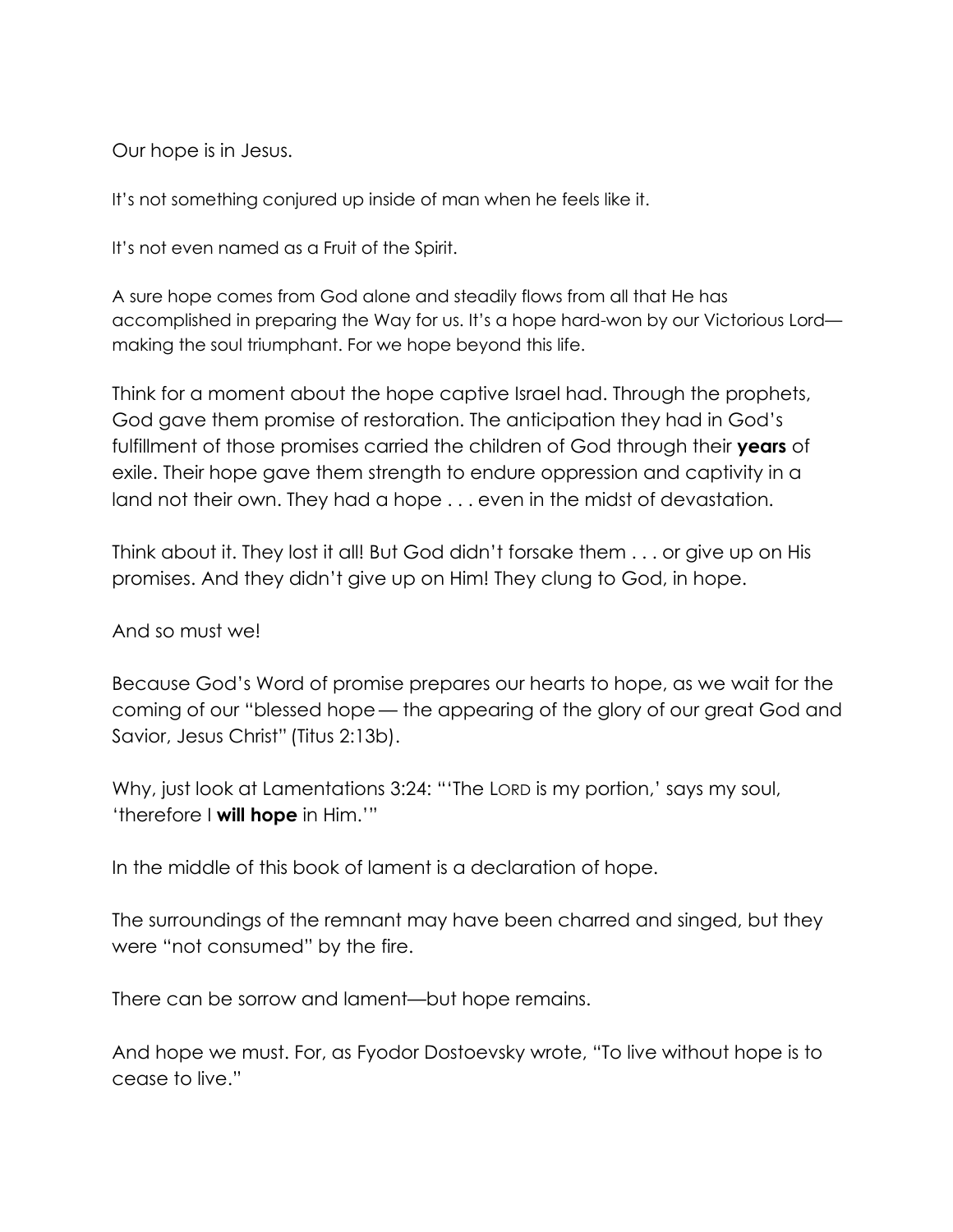Paul knew it. As bad as things got, he continued to hope in the power and presence of God to sustain, for he stated, "We are hard pressed on every side, but not crushed; perplexed, but not in despair; persecuted, but not abandoned; struck down, but not destroyed" (2 Corinthians 4:8).

We have many examples of people in the Bible who maintained a living hope in the trials of life—like Daniel, Nehemiah, Peter, Paul . . . even, *and especially*, our Lord Jesus. And if He has a hope that our salvation will overcome this world, *then we can, too!*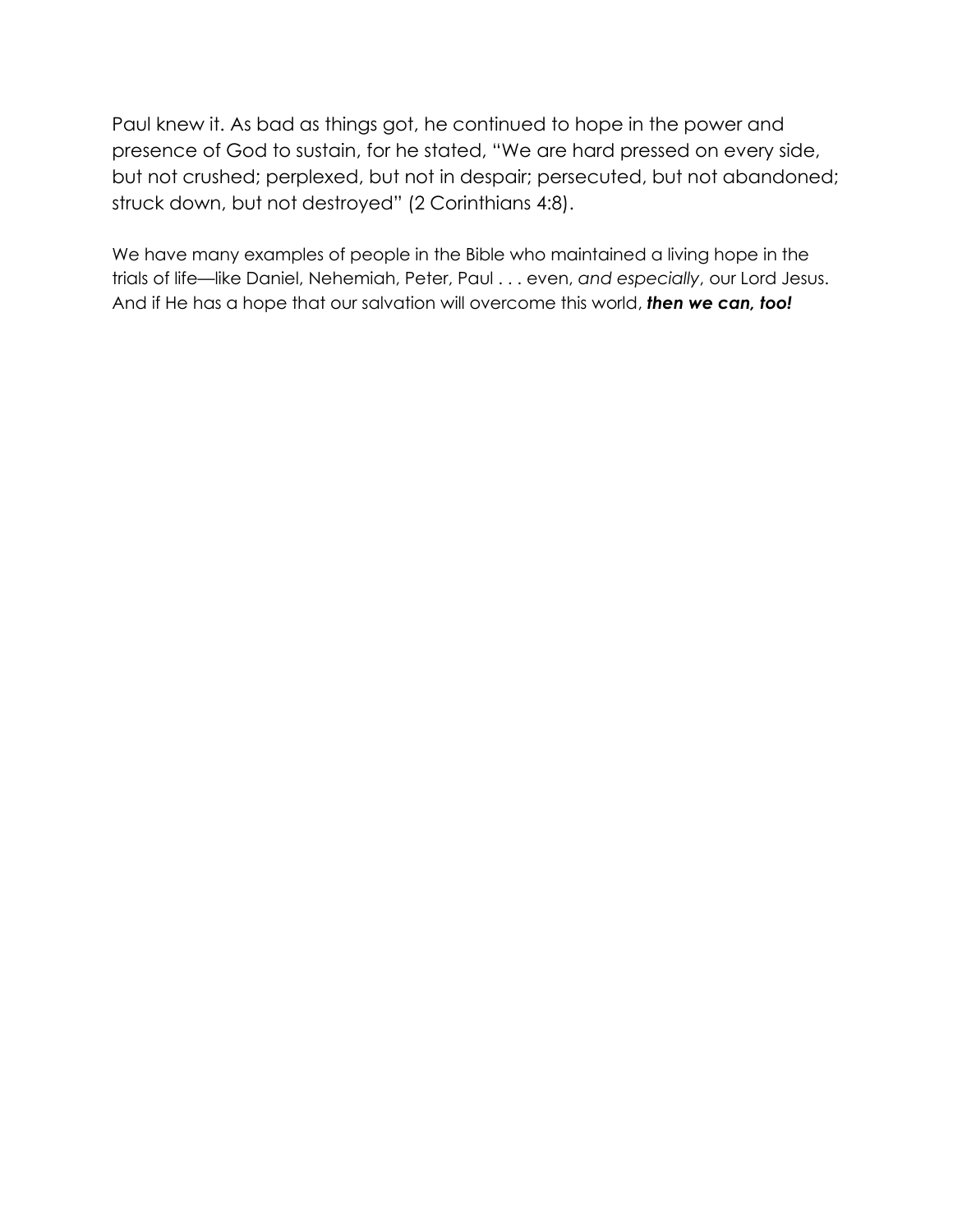#### **The Way of Walking**

There are many places to set our feet . . . and many ways to place them there.

There are those who choose to set their bejeweled feet upon the red carpet of notoriety, like the Hollywood elite.

Or those, like Mother Teresa of Calcutta, who humbly chose to set worn feet upon the dusty roads of poverty in obscurity.

There is a path a Christian is to walk . . . and a way to walk it.

How?

In humility, by the power of the Holy Spirit, garbed in the virtues of our Lord.

"Therefore, as God's chosen people, holy and dearly loved, clothe yourselves with compassion, kindness, humility, gentleness and patience. Bear with each other and forgive one another if any of you has a grievance against someone. Forgive as the Lord forgave you. And over all these virtues put on love, which binds them all together in perfect unity" (Colossians 3:12-14).

Those in Christ are to walk the path of holiness in compassion, kindness, humility, gentleness, patience, and love.

It all begins with humility—in recognizing our utter and complete dependence upon an infinitely perfect, righteous, almighty God. In soberly and rightly considering ourselves truthfully, we are to then think of others more . . . and ourselves less. Humility's greatest opposition rises from attitudes of comparison and envy.

Walking the way of our Lord in compassion is to add another set of footprints to someone else's rocky path. It reassures the trepid navigator they don't travel the valley floor alone.

Kindness, gentleness, and patience are each unique in their own right, and yet interdependent. It's hard to be kind without a gentle heart. And it's difficult to be gentle and patient without humility. But it's impossible to express any of them authentically without love.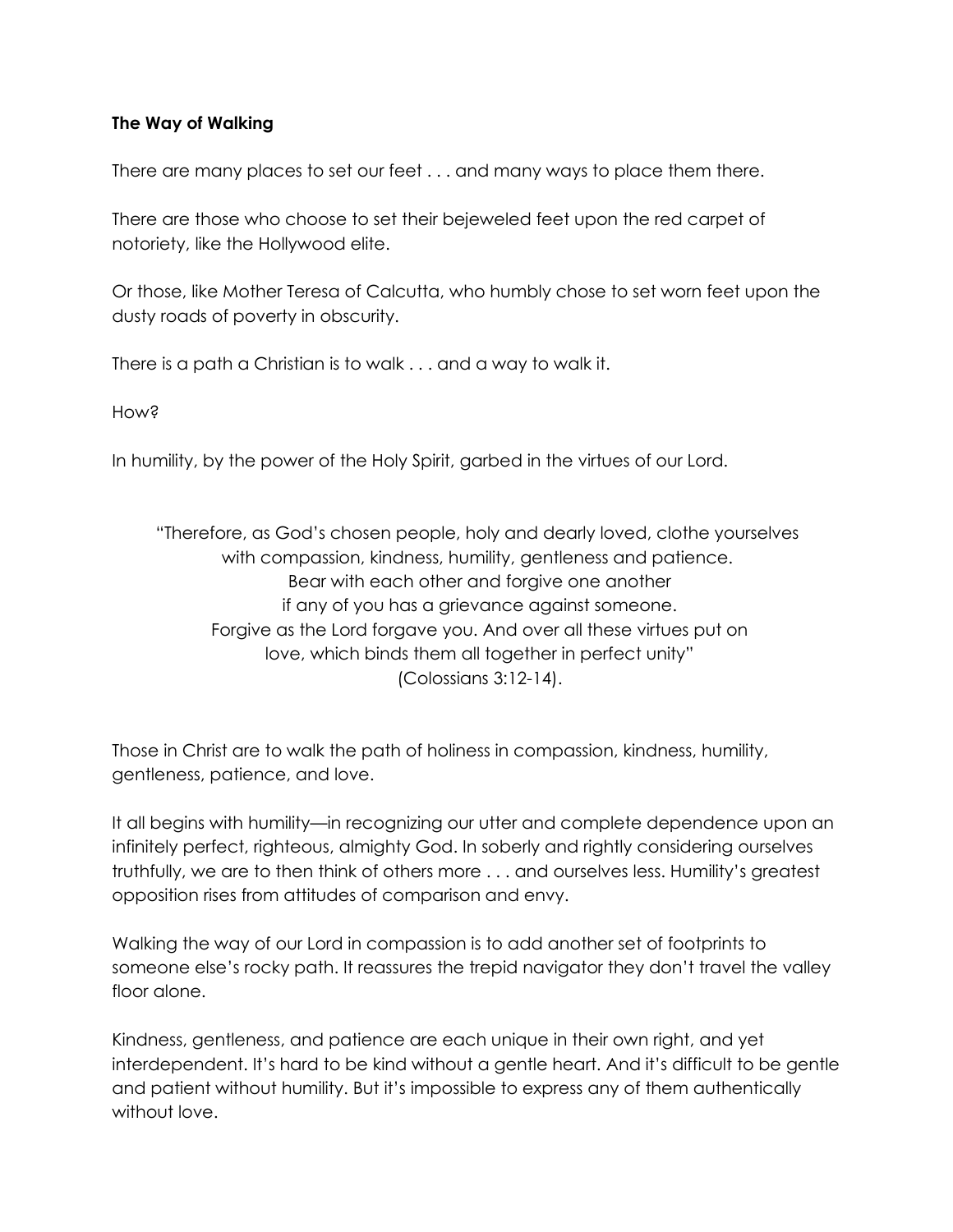Look at the path of obedience and holiness Jesus walked. See where the path He was to walk took Him. And note how He walked it.

The path may take you across the valley, **but** God will be with you.

There are things God values. He cares about the choices you make. He delights in those He dearly loves when they walk

**Faithfully Prayerfully** Joyfully **Thankfully** Wisely Humbly Hopefully **Patiently** Lovingly

Our walk (as mostly employed in the New Testament) is the manner in which we conduct life.

*In what manner will you choose to walk, on this path of faith?*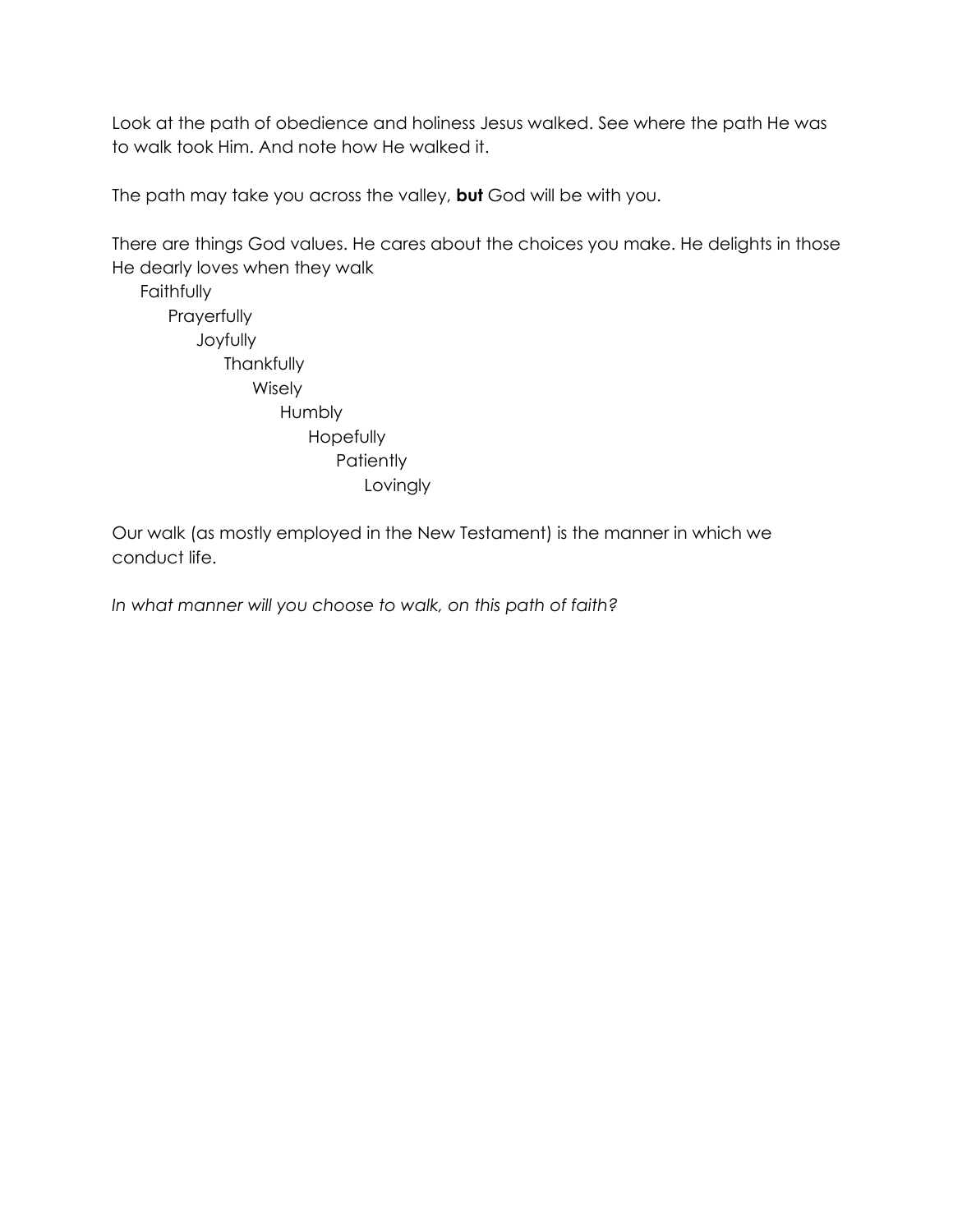#### **Success is in the Finishing**

Mainstream media thrives on rags-to-riches stories AND riches-to-rags stories.

You can't lose when you win both ways.

And we can't lose either when we continually consult the sacred texts of Scripture. There, stories of people who had faltering starts but finished well AND those who started strong but faltered in finishing well abound.

Let's toss ancient Israeli royalty into the ring to see what can be learned ...

King Uzziah was the tenth king of Judah. He was 16 when he became king. He reigned in Jerusalem 52 years (see 2 Chronicles 26).

Zechariah instructed him in the fear of the God (v5). Uzziah did what was right in the eyes of the Lord (v4) and became very powerful (v8). A string of impressive accomplishments is found in 2 Chronicles 26:9-15 . . . "BUT" (v16) "after Uzziah became powerful, his pride led to his downfall. He was unfaithful to the Lord his God and entered the temple of the Lord to burn incense on the altar of incense." Subsequently, God afflicted King Uzziah with leprosy—discipline for over-stepping his authority in usurping priestly duties.

His success led to failure.

But God has set the Christian up for success—provided the Christian chooses to do their part . . . *to the finish.*

All God has done in the spiritual realm by grace, through the accomplished work of His Son, coupled with the ongoing, sanctifying work of the Spirit, is so the Christian can finish their earthly days faithfully.

A real obstacle to that finish, however, can be success.

Success, however, can be measured in different ways. There is the world's way. And the kingdom way.

If the world's standards were used to measure my life, most people would conclude that I'm not finishing very well. *(Even I think that sometimes!)* Looking at my life, you'll discover that not much has changed over the course of the past 10 years. My material life looks much the same. I haven't acquired many possessions or amassed a fortune. Financially, it's as though I'm treading water—busy paddling, but going nowhere. But I've kept the faith. Hope is alive. And God is at work . . . *internally and eternally.*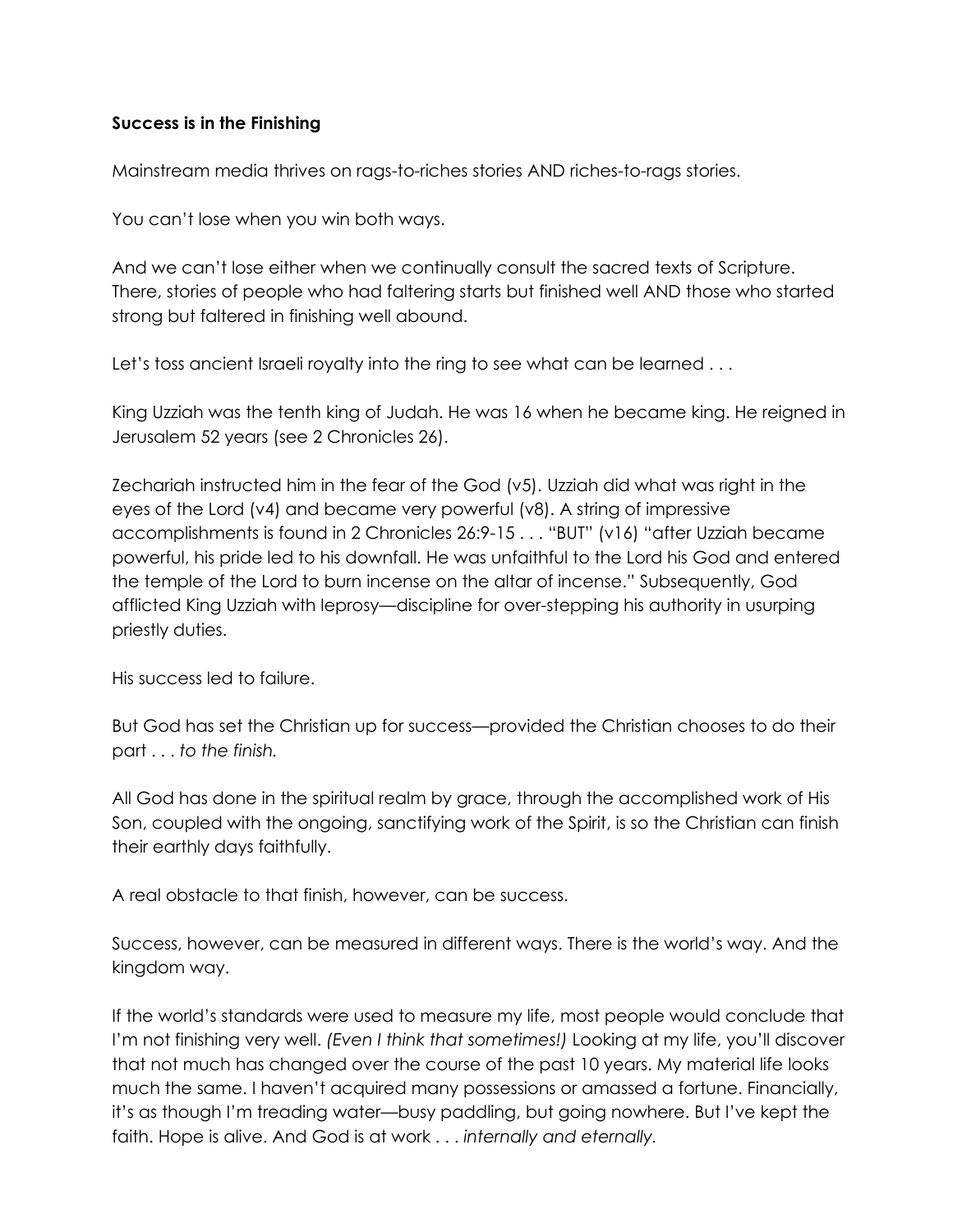Personally, I consider that a success.

Why?

Because God, by His grace, is the central to the equation.

Because of the transforming work He's doing—heart, mind, and soul.

Because of the victories over temptations—one by one—toward endurance.

Because I'm still His.

And He is mine.

All that equals divine success!

There is a paradox to finishing successfully in the kingdom of Christ—because it is counter cultural. Fortunately, it was modeled by many of our Lord's greatest disciples. For example, the apostle Paul started his career as a highly educated, successful religious leader. He was persecuted, imprisoned, and eventually executed. But his life was still a great success because it is one that was redeemed and used by God to the glory of Christ Jesus. The same can be said of the apostle Peter.

I consider everyone who finishes faithfully in Christ as having lived a successful life—even with nothing else to their name.

So, what can we learn from King Uzziah about being successful and living a life that brings glory to God to the finish? It would be a lesson in keeping.

- 1. Keep from becoming prideful by remaining humble.
- 2. Keep ourselves from self-exaltation by keeping Jesus exalted.
- 3. Keep trusting the sovereignty and goodness of Father, Son, and Spirit.
- 4. Keep from becoming greedy.
- 5. Keep aligned with the will of God.
- 6. Keep an attitude of repentance.
- 7. Keep prayerfully focused.

It's not uncommon to have a lapse in good judgment and wisdom, as Uzziah. The difference is repentance. A turning back to God flips a story from ending in failure.

Your story—whether rags-to-riches or riches-to-rags—is one of success when it is redeemed by God, kept by Christ, and finished faithfully.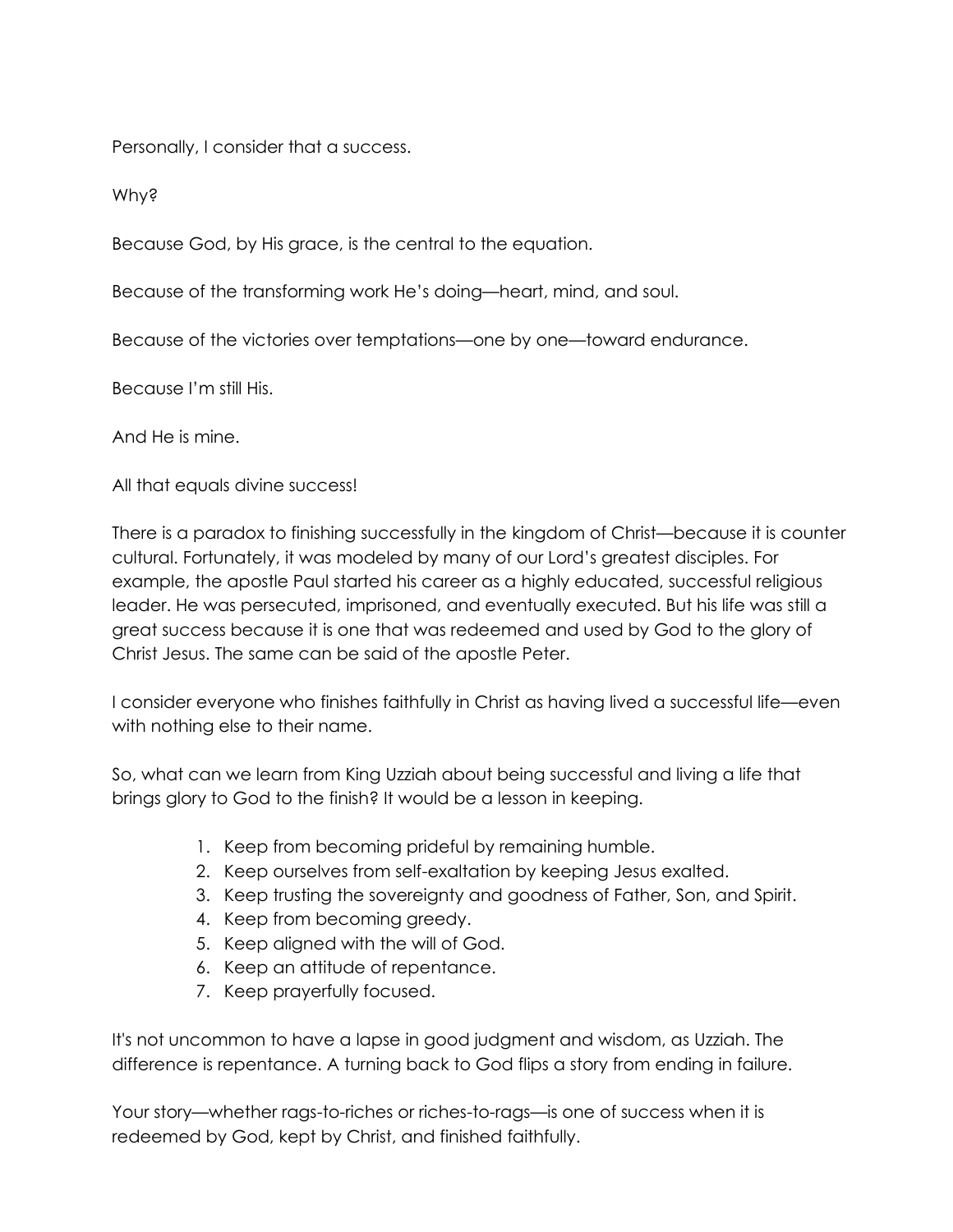#### **To Endure or Not To Endure—Is There Any Question?**

Endurance, it's the ability to withstand difficulties. Baker's Evangelical Dictionary defines endurance as "continuing commitment in the face of difficulty."

## *"God measures our progress by our capacity to endure." Charles Stanley*

We've all heard inspiring, heroic stories of people who endured extreme situations. When it comes to endurance, my imagination often goes to the world of sports. Probably because of the intense training they must undergo just to compete. But what about the everyday burdens of the mundane? Where does the capacity to endure daily pressures of this world come from? What source of inner strength does the believer have to withstand, not only hardship, but the continual force of our culture? Or even grueling times of waiting?

Let's allow the Bible to answer our probing questions—so that when the question about our endurance arises, we'll be prepared . . .

## **Endurance comes from God**

*"May the God who gives endurance and encouragement give you a spirit of unity among yourselves as you follow Christ Jesus"* (Romans 15:5).

In Paul's prayer for the Christians in Rome, he praised God as the Source of their endurance. The storehouse of strength of our all-sufficient, all-powerful God never wanes, tires, or depletes.

## **Endurance comes from Scripture**

*"For everything that was written in the past was written to teach us, so that through endurance and the encouragement of the Scriptures we might have hope"* (Romans 15:4).

Every word recorded on the pages of the Bible instructs and informs faith. It teaches about the character of God, the will of God, the plans, purposes, and promises of God. And seeing all He has done in faithfulness, in relationship to His creation, helps us to trust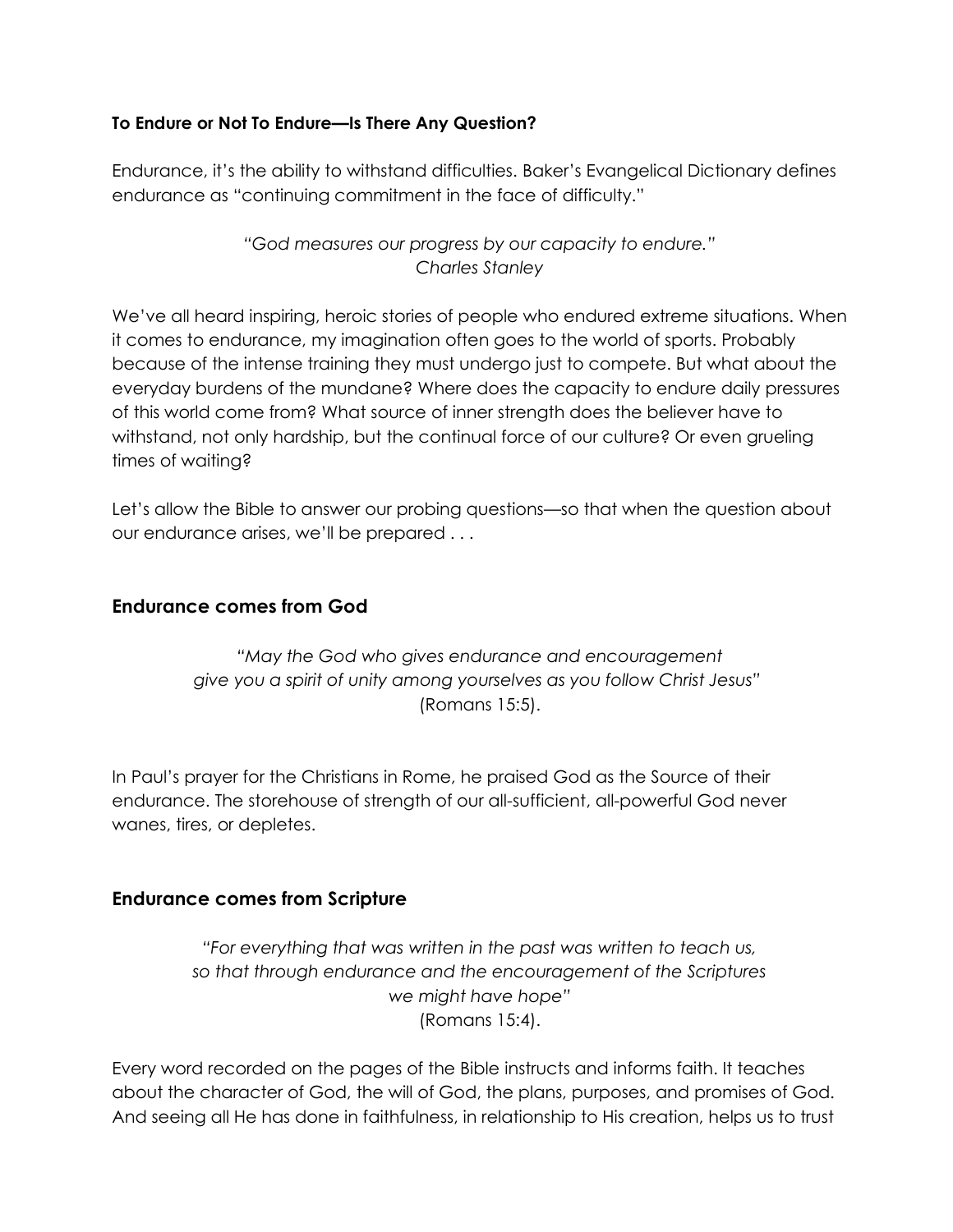Him, and encourages us to hope. Hope and trust are two key ingredients for our endurance.

## **Endurance is a result of prayer**

*"We also pray that you will be strengthened with all his glorious power so you will have all the endurance and patience you need"* (Colossians 1:11 NLT).

Paul prayed the Colossians would be strengthened by God's glorious power and might, so they would have great endurance. He also prayed they would "live a life worthy of the Lord and please Him in every way." God is pleased to provide endurance in response to prayer.

The growth of the church speaks to God's grace for their endurance. And Paul's intercession petitioned God for just such a grace. This is a great prayer to borrow on behalf of the church and missionaries everywhere.

## **Endurance is inspired by our hope in Jesus Christ**

*"We continually remember before our God and Father your work produced by faith, your labor prompted by love, and your endurance inspired by hope in our Lord Jesus Christ"* (1 Thessalonians 1:3).

The Thessalonians were being commended for the fruit of their faith, love, and hope. And the fruit of their hope in Jesus? Endurance! Hope in our Lord is a compelling force in our life in Christ. I dare say, we can't flourish without it.

## **Endurance is aided by the attitude of the heart**

*"A merry heart makes a cheerful countenance, But by sorrow of the heart the spirit is broken*" (Proverbs 15:13 NKJV).

The Contemporary English Version states that "sorrow can crush you". Personally, I find it really hard to be strong when my heart is sad and my spirit is crushed. Discouragement and despair are sure roadblocks to endurance. There are many reasons God warns us to "guard our hearts above all things." Just one being: a broken heart makes countenance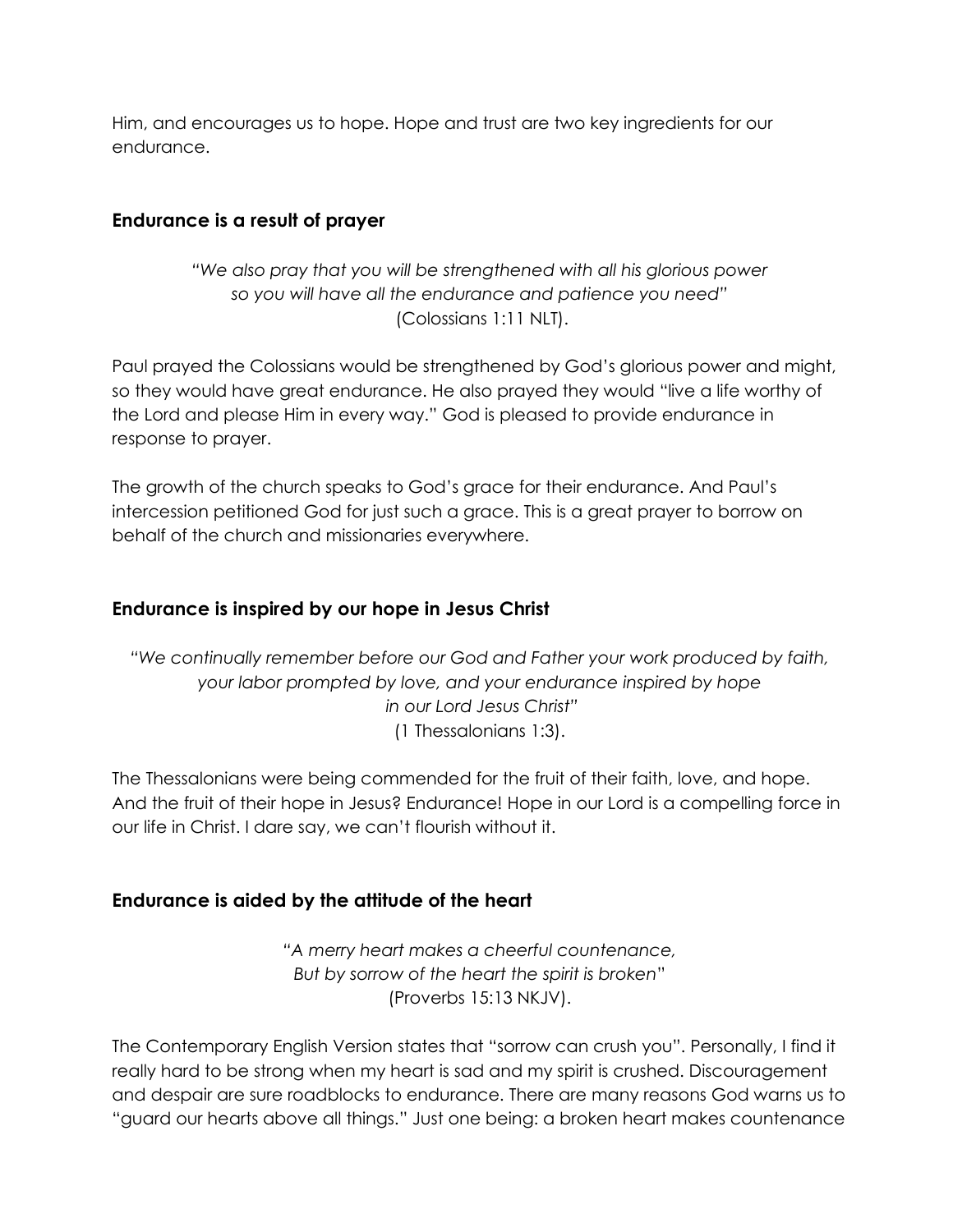weak—which is a real threat to endurance. Remembering the presence and promises of God keeps our spirit from becoming defeated by worry.

So, we see God makes us able to endure and graciously provides for us to do so. He helps us to bear up under the weight of things . . . for as long as it takes.

In weighing the question "to endure or not to endure," special knowledge isn't required for the answer. Just this factor: turn to God, Who is Able—in every circumstance that requires endurance. Because with God, there's no question about your ability to endure.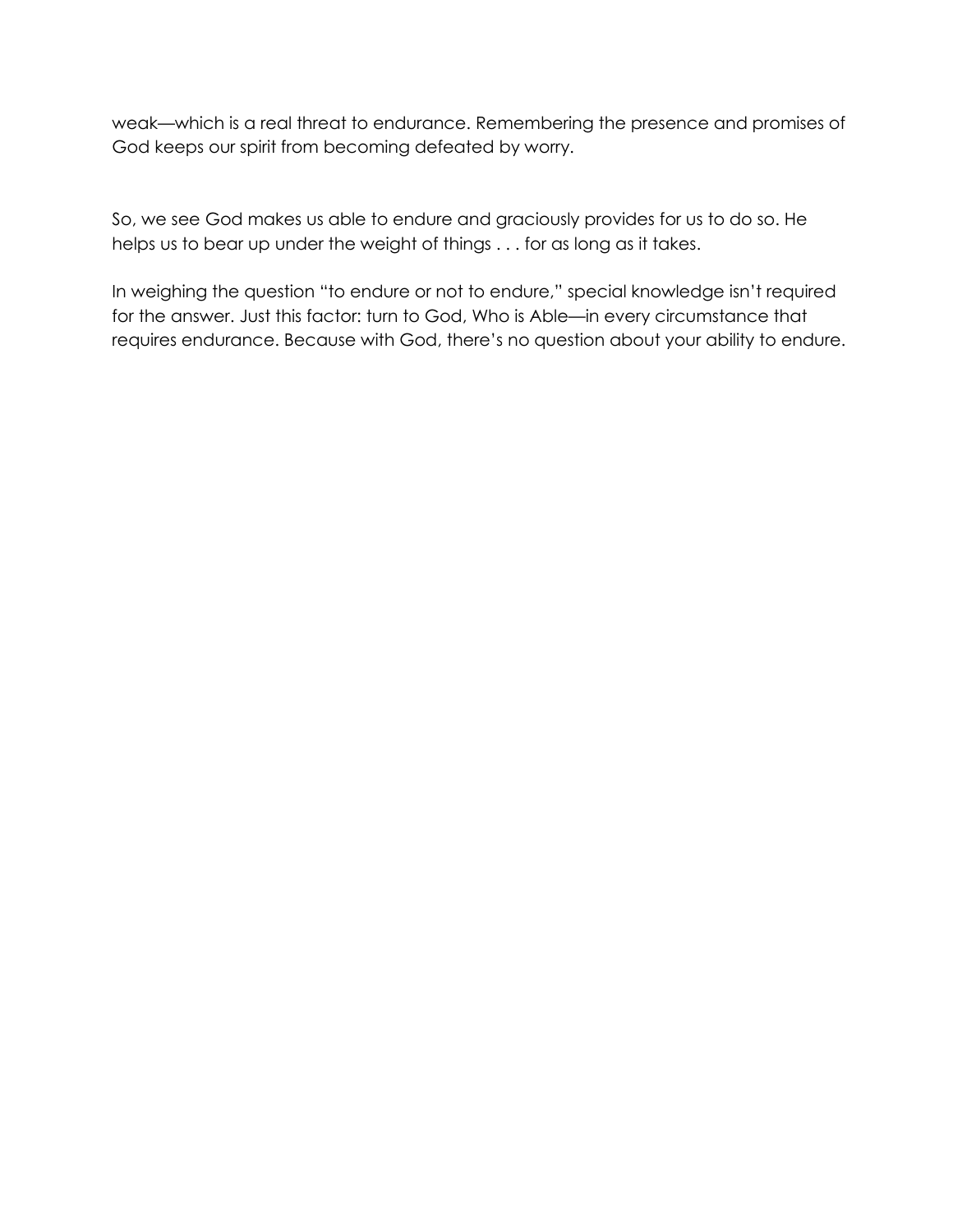## **More on Ephesians 2:10**

Yes, I know, I wrote over 200 pages on Ephesians 2:10 . . . and I'm still writing.

Add 72 *Prepared* blog posts to that, plus Facebook content, and it may seem like a lot.

There's just a lot to say when it comes to this verse!

But think about it: Multitudes (exceedingly more intelligent than I) have written volumes over the past 2,000 years regarding this same verse!

It's that profound!

This one verse is packed with riches—riches to build a relationship with Jesus, to motivate faith, and transform attitude and behavior.

Combine this statement of truth with knowledge of the writer's experience, and the context in which it was written, and it packs an even more powerful punch.

Obviously, Paul was writing to the church of the doctrines of our faith. But I also conclude that he was making three dramatic personal declarations with this verse. It was:

1. A Proclamation of Faith

Paul made a bold statement of what he believed to be true, because God had proven it to be true in his own, personal experience.

2. A Confidence-Booster

This truth of God, as conveyed and communicated by the Holy Spirit, gave Paul courage, strength, and assurance. Furthermore, Paul knew Jesus and His Word to be completely trustworthy. This enabled him to endure harrowing circumstances. Whenever Paul reflected upon these words, I rightly imagine he felt confidence well up within.

3. A Praise unto God

With such a statement of unwavering faith, Paul's words were a praise unto the God. Paul confessed he was made new by God, in Christ, for purpose—a purpose God planned in advance. He humbly gave God glory for the fruit of his labor and suffering—recognizing and professing the sovereign wisdom and grace of God at work in and through him.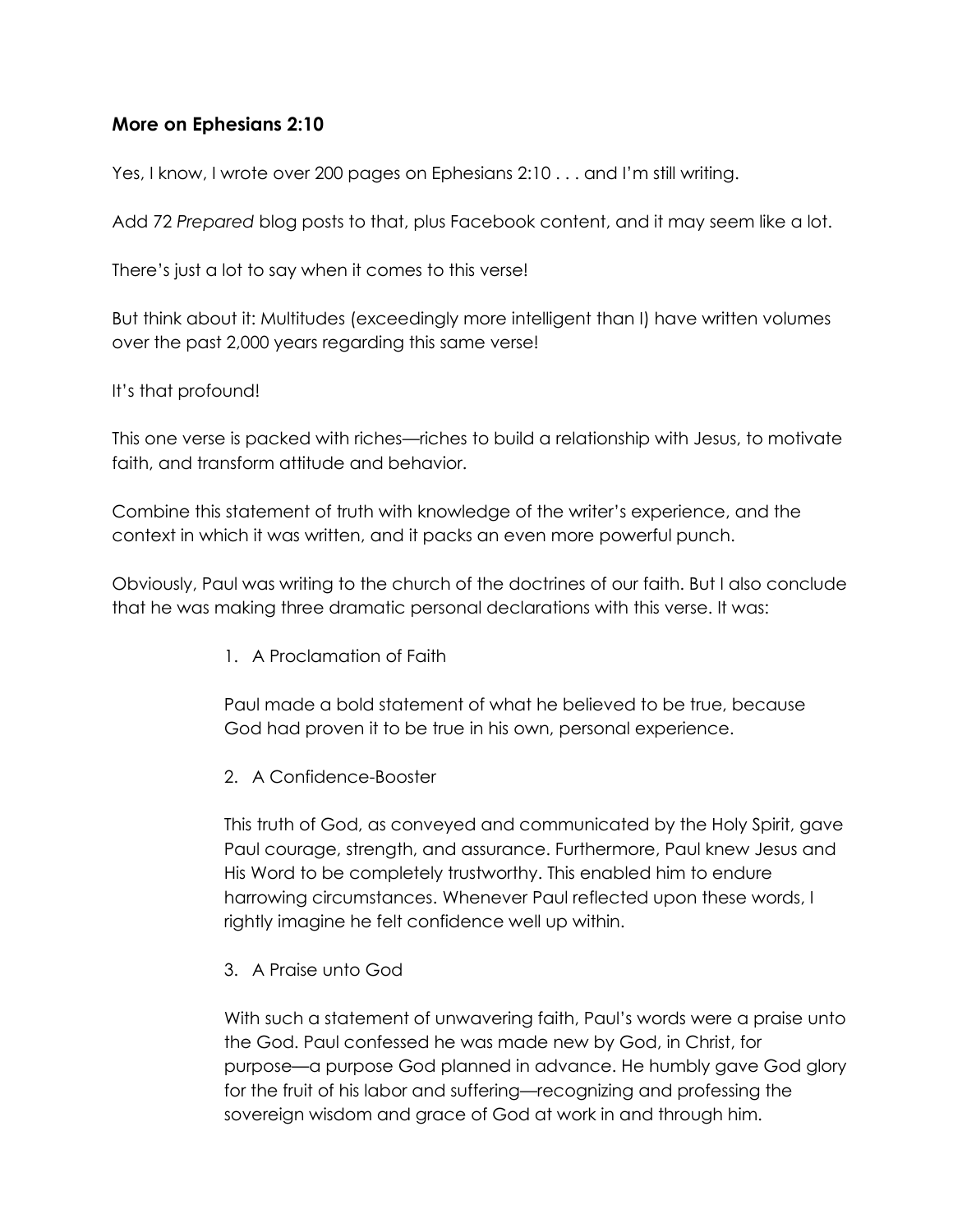Ephesians 2:10 can be those same things for you, too!

It is for you to believe, dear saint, that God has made you a new creation, with every spiritual blessing in Christ, for good works He already has for you to do, as you live a life holy unto Him. *Do not throw away your confidence; it will be richly rewarded. You need to persevere so that when you have done the will of God, you will receive what He has promised. For, in just a little while, He who is coming will come and will not delay* (Hebrews 10:35-37).

Continue to walk in His prepared way, as God's masterpiece of Christ's glory.

*(Conclusion of articles which follow the study's weekly lessons)*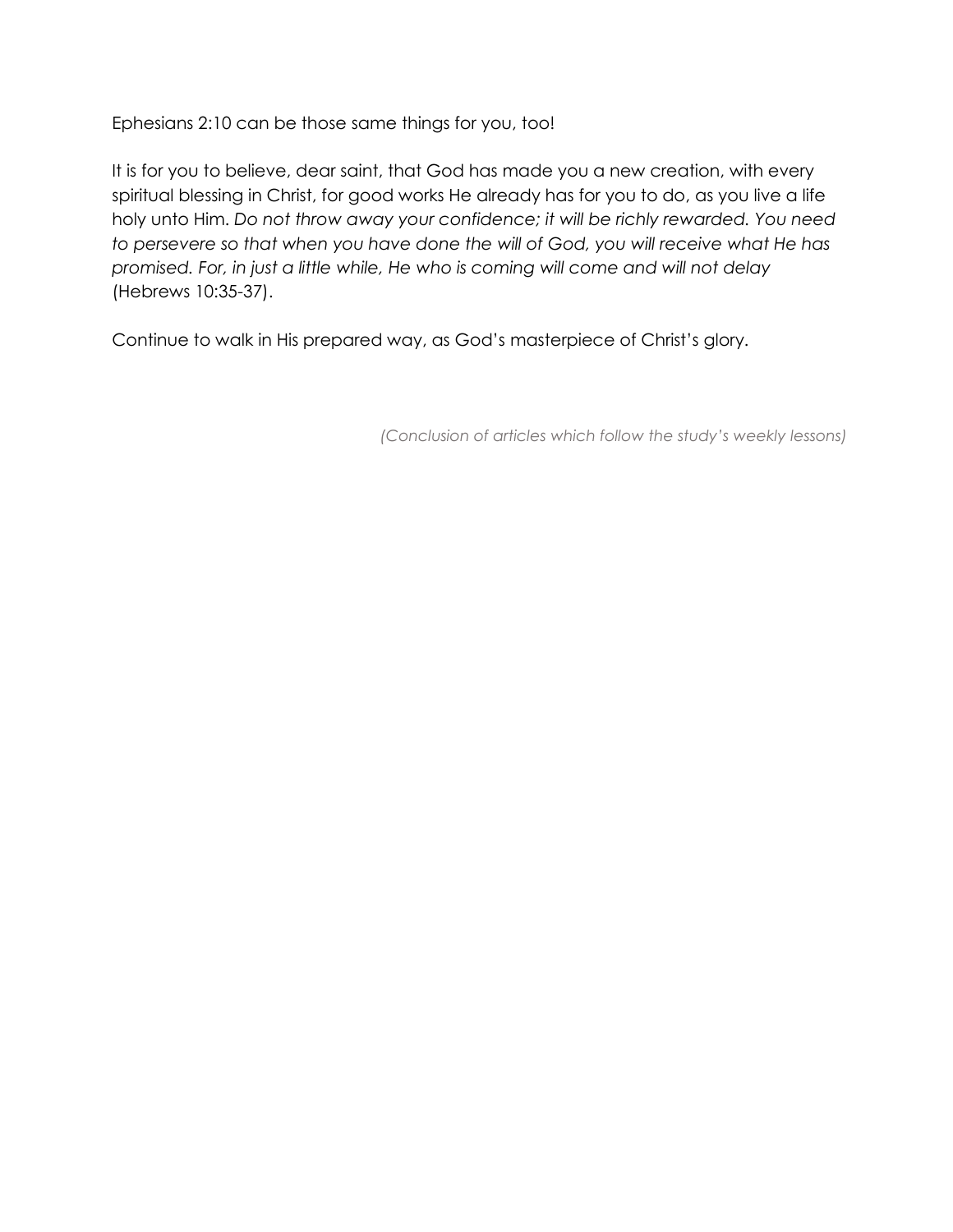#### **Personally Prepared**

I'm going to share something from my personal journal with you, if that's ok...

Late Tuesday evening, after I had gotten home from Nashville from fetching *Prepared*, I was feeling rather reminiscent (among many other things!). I pulled out my working binder and revisited "her" story. I came across some of my personal side notes and prayers and began to vaguely remember what was going on in the background of my life as I was writing the manuscript. So, I pulled out my journal to put all the pieces together. And it all came rushing in.

What a trying and difficult season that was!

I should lay a frame of reference first: I started writing *Prepared* in March 2014. My part was finished and the manuscript was submitted to 21st Century for their work to begin in October 2015. The completed work was ready to hit the shelves in June 2016. From start to finish took a quarter past two years. And these two partial entries I'm about to share? They were written in August 2015—at the pinnacle of my writing season. When all about me was a tumultuous storm.

"You can prepare me through the difficulties of this world to bring about good in me, good to others, good for You….

"May these trials prepare me and bring about such a good, Father—that is their only redemption. Knowing You are doing just that makes them all worth the wrestle."

That is the essence of the lessons of *Prepared*. That is precisely what the study is about how God takes the bad and redeems them for good. How He can use trials and create a good in us to be shared in His work in the lives of others, as we walk this rocky road. It's about how trying circumstances make us ready for what lies ahead.

That's what God taught Paul. Each hardship, each situation and circumstance, all worked together to prepare Paul for the next thing God had for him to do—so he could endure the challenges he would face in doing them. Thankfully, on a much smaller scale, God taught me that lesson, too. I can honestly say I was personally prepared.

Invariably, God teaches me something significant with each new writing project. I am the student of my own studies. I wouldn't have it any other way! It's as if the topic comes to life and I learn firsthand that very thing I am trying to communicate. The words on the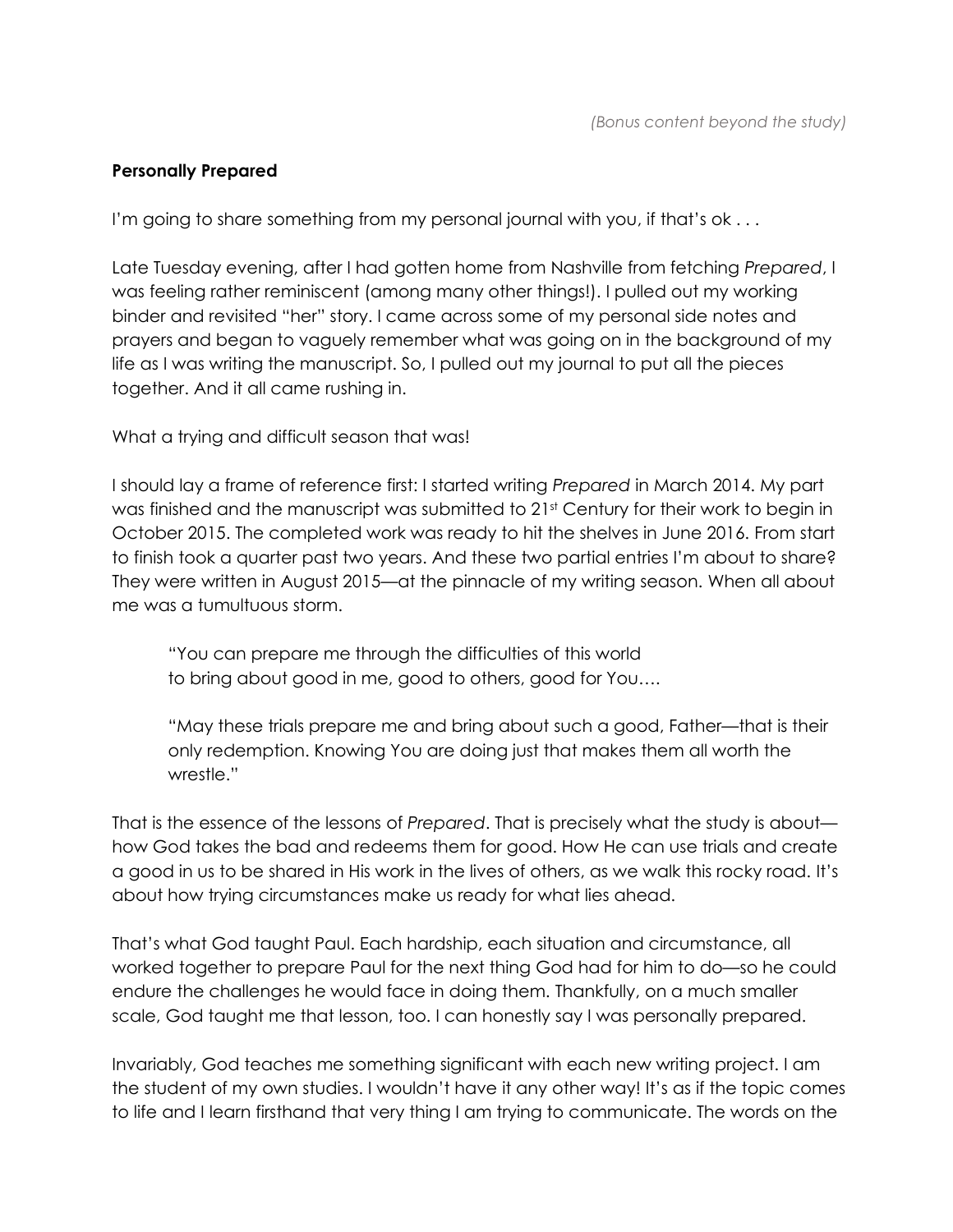page are enacted about me in the classroom of my life. And *Prepared* was no exception.

As I shared in the study's introduction, God prepared me before I even got to writing. He certainly continued throughout the developing experience . . . and continues still.

I have reached this understanding of "being prepared": It's when God forms in us a confidence in His trustworthy presence, with faith that He will provide all that is needed, no matter what we face, so we can endure.

God has prepared . . . does prepare . . . and will prepare you, too. It's all part of becoming His exquisite masterpiece.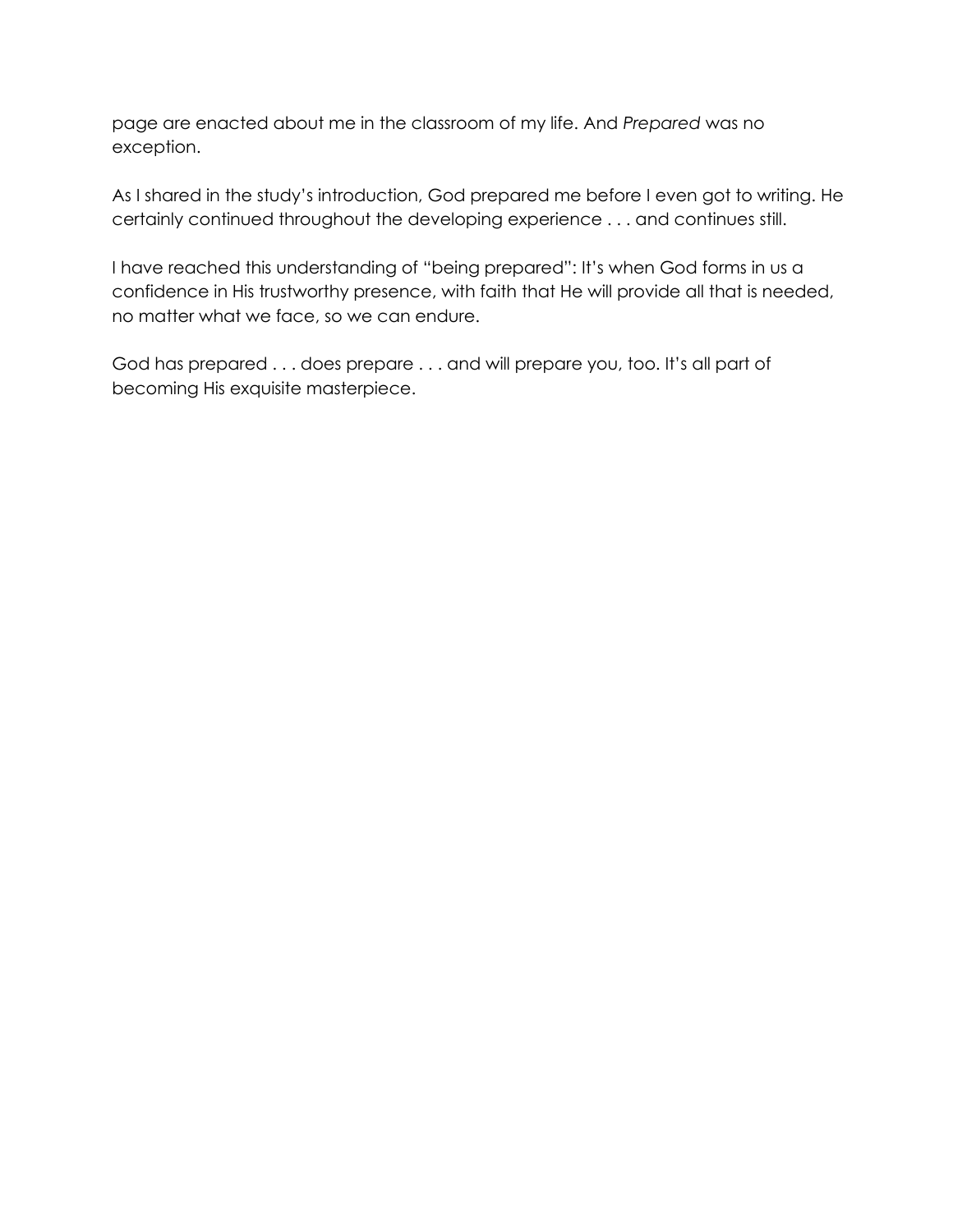#### **A Prepared Work Intended to Become a Masterpiece**

A unique design, stamped on a blank page, lies before you. It is but the point of a colored pencil away.

Your stroke varies—sometimes short and quick, sometimes long and lingering, or light and fanciful. Fleeting moods are read in the tones used. Regardless, the finished work is a masterpiece of color and beauty—all by design.

Adult coloring is all the rage. One glance at the retail racks and the appeal becomes obvious, as most covers are stamped "Stress Relieving" or "Relaxing." The creative and captivating designs add to their allure.

But as I think upon the recent phenom, a spiritual application comes to mind—that of a prepared work.

Do you know God has one just for you?

Do you also know that He prepares you to be able to do that work?

Just as the colored pencil is the instrument provided to complete the picture, God provides and uses people and experiences, opportunities and situations as instruments in completing the masterpiece of you. Every aspect of your life is a stroke that adds color, embellishment, artistry . . . beauty. They all blend to create a masterpiece from His prepared work in you—so that you are prepared to do the work He has prepared for you.

At a loss for what that is? Are you trying to make sense of the design? Or what the finished work is supposed to look like? The 12-week Bible study *Prepared* was created to help you discover the masterpiece and the prepared work of Ephesians 2:10.

Another advantage to adult coloring comes to mind. It provides opportunity to meditate upon Scripture. Who knows? It may have been prepared for just such a time as this—to unveil a masterpiece in waiting.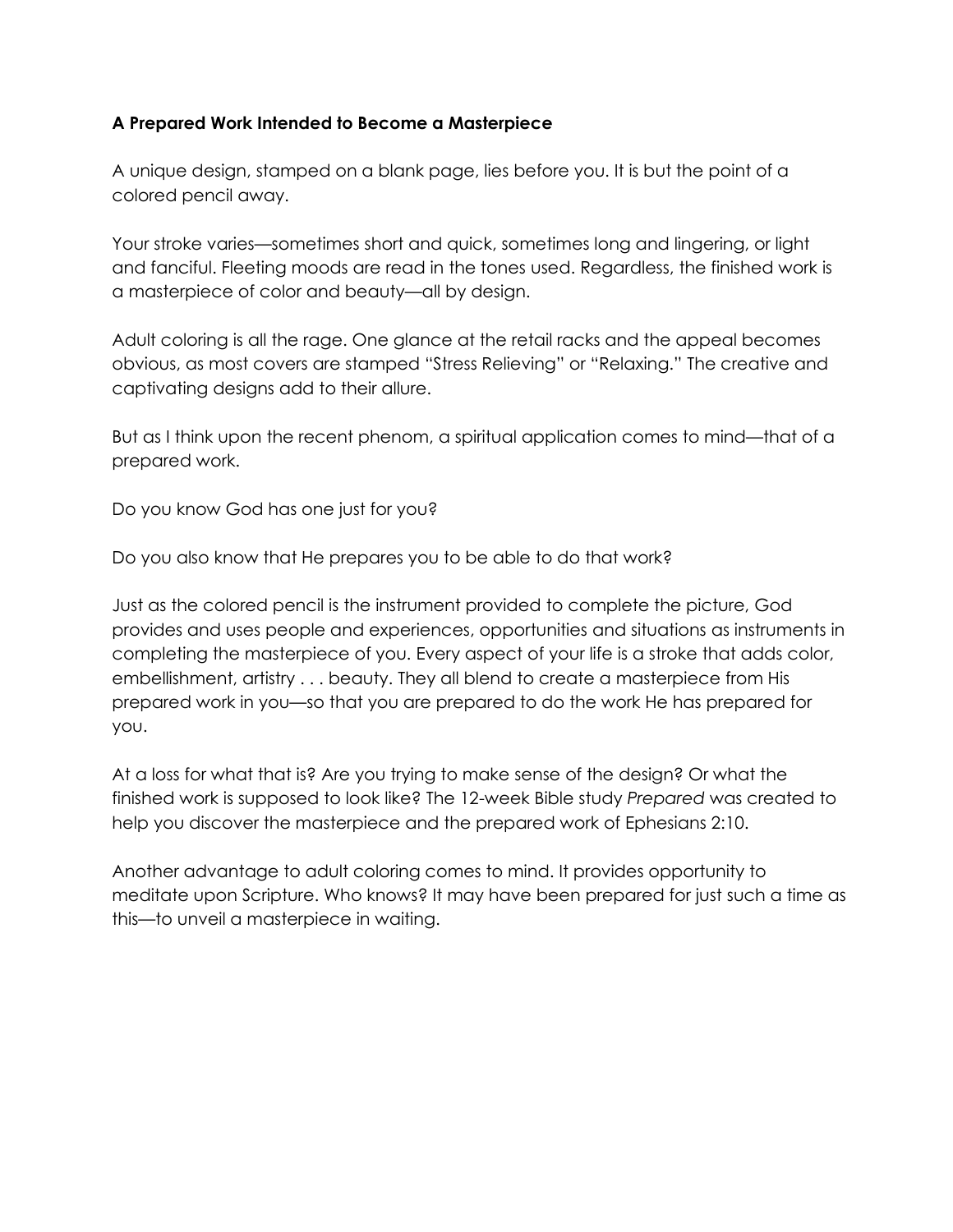#### **The Good in Hard**

Yeah, so I had this raging bout with the flu. It knocked me down and out for days. It was this hard thing. I know, in the grand scheme of things, it was just a common illness. And it was really the least of the hard I've known. But it presented difficulties, nonetheless.

Hard hits and can catch us off guard, though, can't it? For the Christian under the misguided notion that all hard ends when we come to know Jesus as Savior—thinking in error that He will save us from all trouble—are the most unfortunate who can get knocked off feet of faith. They can either land on their knees and cling to Him or get knocked down altogether, never to rise on His wings again.

If there's one thing the Lord has taught me through all the hard, it's the sacredness of it the real blessing of it—because of the great good God can bring from it. Because hardship? It knocks us into the arms of God. And dependent upon Him? That's the ultimate posture. That's where the greatest good comes in like a flood. To invite Him into the hard, is to be held in His embrace. It doesn't remove the hard, but it adds a meaning and purpose to it because of what He teaches about Himself through it.

Those who expect only good times and blessings from God miss the real good that comes from God. Because it's the hard times spent **in Him** that stretches us, grows us, presses us deeper into Him. It makes the bitter sweet, the ugly beautiful, the hard good.

Take King David, for example. He knew hard. And it drove him into the loving arms of God, to experience Him like no other. Difficulties brought depth and dimension. And poverty gleaned riches untold.

Now consider King Solomon, as opposed to the experience of his father, David. God said of Solomon, "No other king in all the world will be compared to you for the rest of your life" (1 Kings 3:13 NLT). He had great wisdom and riches and was esteemed by kings of every nation. "Nothing lacking," the Bible says; all Judah and Israel lived in peace and safety. *Peace and safety.* Isn't that the desire a certain worldview produces in us? They didn't serve him well. They were as a hardship unto themselves.

Solomon "denied himself no pleasure" (Ecclesiastes 2:10). His life was the endless pursuit of pleasure . . . meaning. He lived the life of plenty and ease—and yet seemed empty . . . bored. He seemed like a man lost and struggling. And he lost the great blessing of a kingdom graced by God because he repeatedly sinned pursuing a hollow happiness. In the end, he concluded that all is meaningless apart from God.

Yet David was a man acquainted with hardship and want. In those times of difficulty, he knew heightened communion with God. He became stronger through every circumstance where he found himself most weak and vulnerable.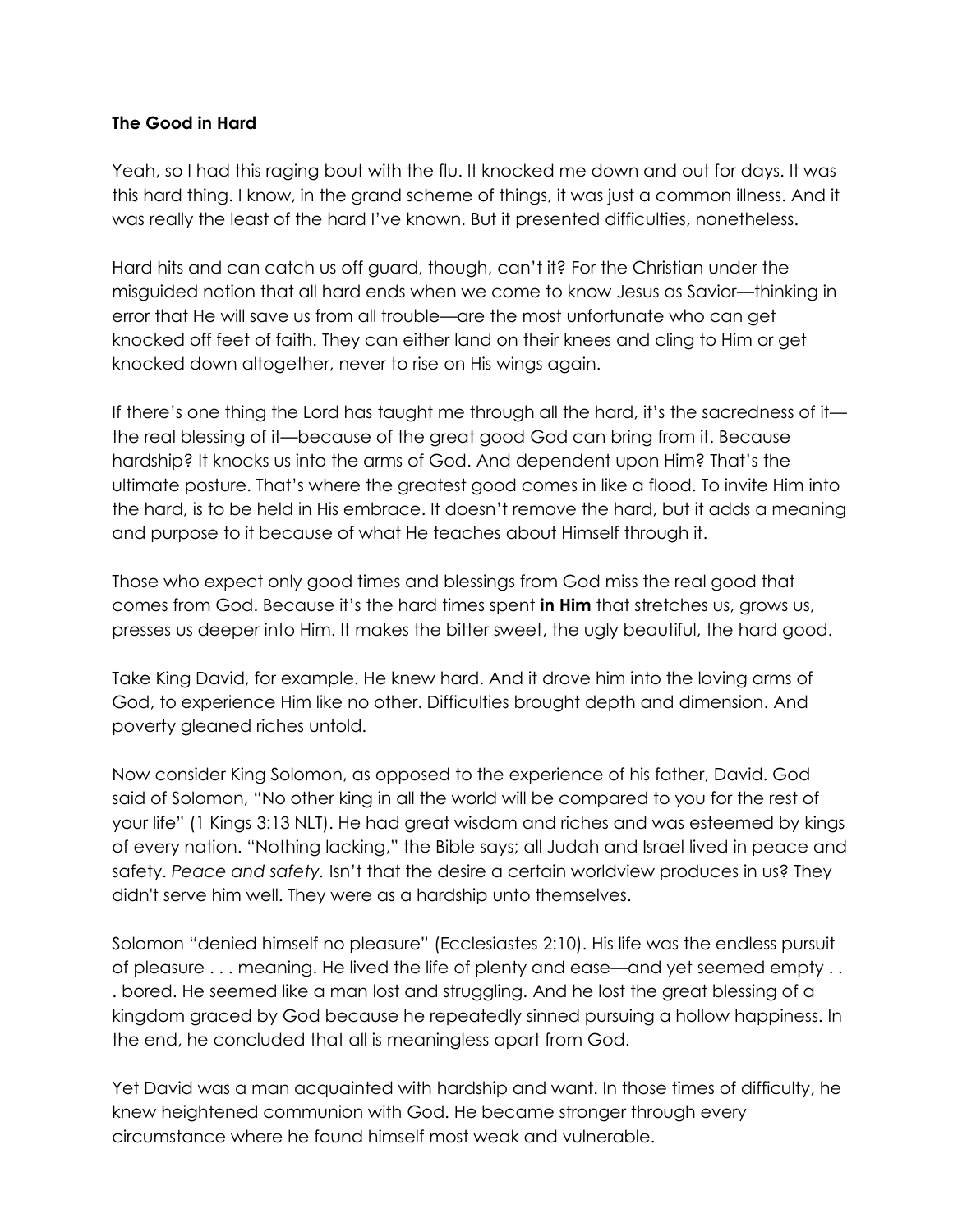God uses such times to prepare us (the subject of *Prepared*). He either prepares you for it or prepares you through it. "It" being "hard." (Something to which I can personally attest.)

We are all prone to hardship. The world is filled to overflowing with illness, abuse, injustice, poverty, addiction. But God can be found working in and through these—with grace a plenty. Because, for His child of faith, it is in the midst of these where what you have heard of God becomes what you have seen of God—precisely what Job learned through the testing of his faith (Job 42:5).

Even the Son of God was not exempt from difficulty or great suffering. He never used His power or authority to eliminate hardship or improve His hard lot in life. He came to suffer with us . . . *for us*.

It is Jesus who takes the hard and turns it to a seed for good. A good that is hopefully used to minister to other companions of hard.

The only redeeming quality of what's bad is a response that invites God into the hardship. Of knowing His presence in it. And abiding with Him through it. An additional blessing comes when we allow Him to transform us toward and through that hard thing.

Only He is able—and willing—to bring good from hard. Let that knowledge forge endurance. For affliction can be endured when there is an awareness that it is merely an instrument in God's trustworthy hands to bring about good. That, and the hope we have beyond the hard in the promised redemption of all things.

Our very encouragement comes from the powerful testimony of the saints through centuries of tragedy, loss, and great affliction. They strongly and assuredly attested to the blessing God births through suffering. They even went so far as to give thanks for whatever befell them—because they came to know the grace of God through such hardships.

God may not prevent the hard. And a relationship with Jesus is no guarantee you will be shielded from it. In fact, quite the opposite is to be expected. But there is a sure blessedness promised to the poor in spirit, to those who mourn, and are persecuted—a blessedness of fellowship with the Suffering Servant of God.

A sweet taste of grace, for our endurance and God's greater good, is that of coming to know our Lord better because of suffering.